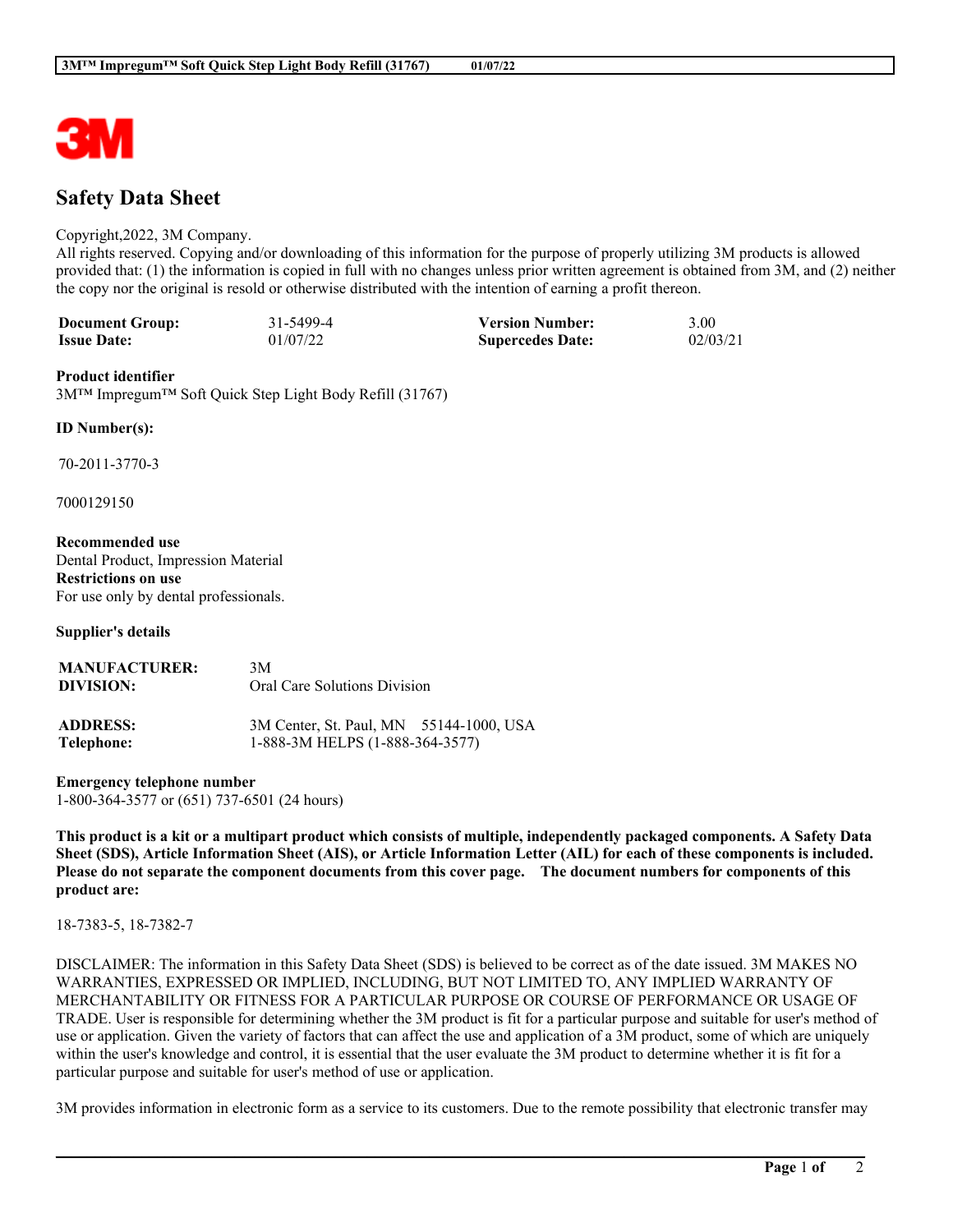have resulted in errors, omissions or alterations in this information, 3M makes no representations as to its completeness or accuracy. In addition, information obtained from a database may not be as current as the information in the SDS available directly from 3M.

**\_\_\_\_\_\_\_\_\_\_\_\_\_\_\_\_\_\_\_\_\_\_\_\_\_\_\_\_\_\_\_\_\_\_\_\_\_\_\_\_\_\_\_\_\_\_\_\_\_\_\_\_\_\_\_\_\_\_\_\_\_\_\_\_\_\_\_\_\_\_\_\_\_\_\_\_\_\_\_\_\_\_\_\_\_\_\_\_\_\_\_\_\_\_\_\_\_\_\_\_\_\_\_\_**

### **3M USA SDSs are available at www.3M.com**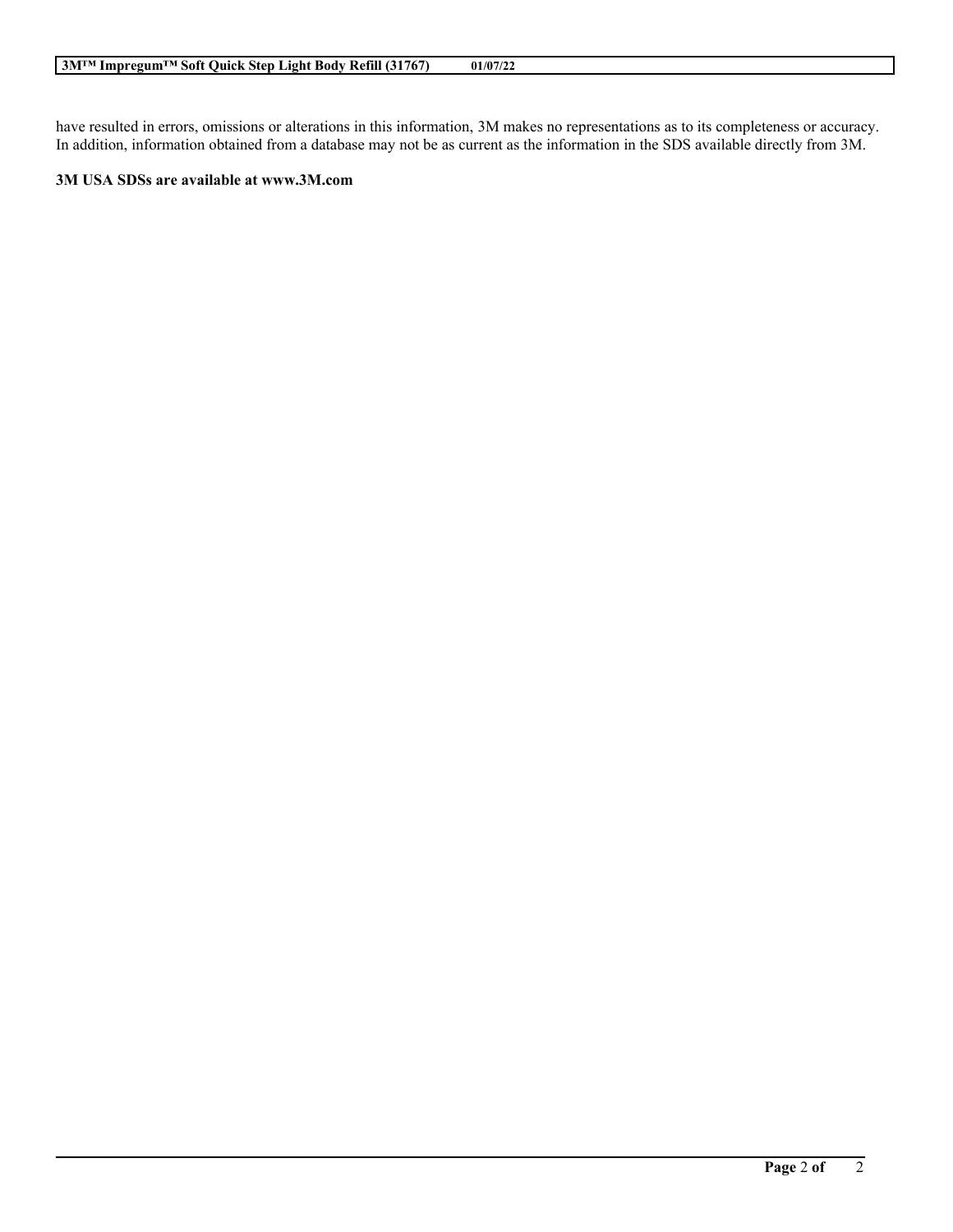

# **Safety Data Sheet**

#### Copyright,2021, 3M Company.

All rights reserved. Copying and/or downloading of this information for the purpose of properly utilizing 3M products is allowed provided that: (1) the information is copied in full with no changes unless prior written agreement is obtained from 3M, and (2) neither the copy nor the original is resold or otherwise distributed with the intention of earning a profit thereon.

| <b>Document Group:</b> | 18-7383-5 | <b>Version Number:</b>  | 9.00     |
|------------------------|-----------|-------------------------|----------|
| <b>Issue Date:</b>     | 05/03/21  | <b>Supercedes Date:</b> | 02/03/21 |

# **SECTION 1: Identification**

#### **1.1. Product identifier**

3M™ IMPREGUM™ SOFT QUICK STEP LIGHT BODY CATALYST

#### **Product Identification Numbers** LE-FSFD-7383-5

#### **1.2. Recommended use and restrictions on use**

#### **Recommended use**

Dental Product, Impression Material **Restrictions on use** For use only by dental professionals in approved indications.

| 1.3. Supplier's details |                                         |  |
|-------------------------|-----------------------------------------|--|
| <b>MANUFACTURER:</b>    | 3M                                      |  |
| DIVISION:               | Oral Care Solutions Division            |  |
| <b>ADDRESS:</b>         | 3M Center, St. Paul, MN 55144-1000, USA |  |
| Telephone:              | 1-888-3M HELPS (1-888-364-3577)         |  |

**1.4. Emergency telephone number** 1-800-364-3577 or (651) 737-6501 (24 hours)

# **SECTION 2: Hazard identification**

This document has been prepared in accordance with the U.S. OSHA Hazard Communication Standard, which requires the inclusion of all known hazards of the product or ingredients regardless of the potential risk. The risks of the hazards communicated in this document may vary depending on the potential for exposure.

 $\mathcal{L}_\mathcal{L} = \mathcal{L}_\mathcal{L} = \mathcal{L}_\mathcal{L} = \mathcal{L}_\mathcal{L} = \mathcal{L}_\mathcal{L} = \mathcal{L}_\mathcal{L} = \mathcal{L}_\mathcal{L} = \mathcal{L}_\mathcal{L} = \mathcal{L}_\mathcal{L} = \mathcal{L}_\mathcal{L} = \mathcal{L}_\mathcal{L} = \mathcal{L}_\mathcal{L} = \mathcal{L}_\mathcal{L} = \mathcal{L}_\mathcal{L} = \mathcal{L}_\mathcal{L} = \mathcal{L}_\mathcal{L} = \mathcal{L}_\mathcal{L}$ 

### **2.1. Hazard classification**

Skin Sensitizer: Category 1B. Reproductive Toxicity: Category 1B. Specific Target Organ Toxicity (repeated exposure): Category 1.

**2.2. Label elements Signal word** Danger

**Symbols**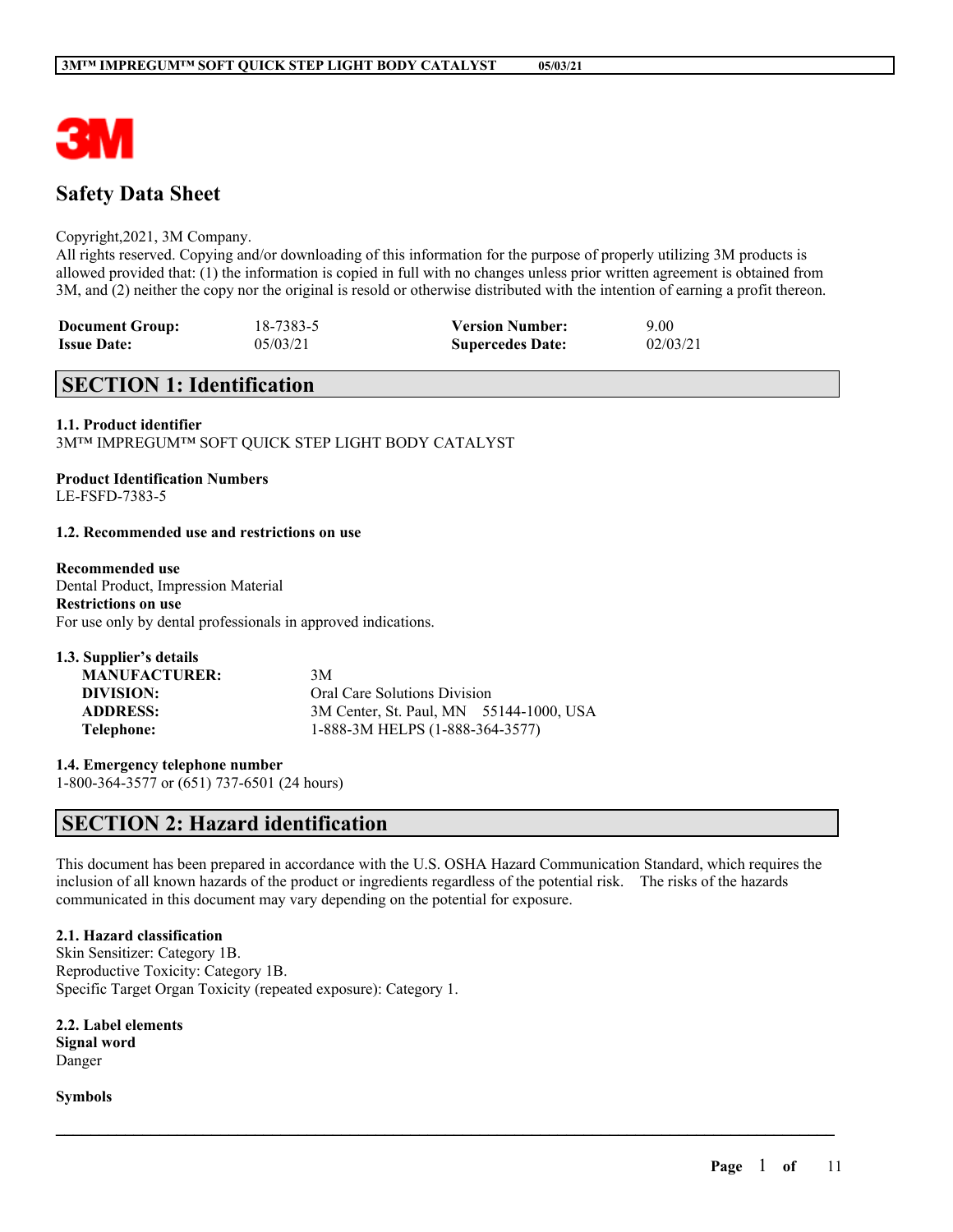Exclamation mark | Health Hazard |

**Pictograms**



**Hazard Statements** May cause an allergic skin reaction. May damage fertility or the unborn child.

Causes damage to organs through prolonged or repeated ingestion exposure: blood or blood-forming organs |

May cause damage to organs through prolonged or repeated ingestion exposure: respiratory system | sensory organs |

#### **Precautionary Statements**

#### **Prevention:**

Obtain special instructions before use. Do not handle until all safety precautions have been read and understood. Wear protective gloves. Do not eat, drink or smoke when using this product. Wash thoroughly after handling. Contaminated work clothing must not be allowed out of the workplace.

#### **Response:**

IF ON SKIN: Wash with plenty of soap and water. If skin irritation or rash occurs: Get medical advice/attention. Wash contaminated clothing before reuse. IF exposed or concerned: Get medical advice/attention.

#### **Disposal:**

Dispose of contents/container in accordance with applicable local/regional/national/international regulations.

# **SECTION 3: Composition/information on ingredients**

| Ingredient                                                                           | C.A.S. No.      | $\%$ by Wt                  |
|--------------------------------------------------------------------------------------|-----------------|-----------------------------|
| POLYMERIC ACETATE                                                                    | 91825-26-2      | 40 Trade Secret *<br>$20 -$ |
| <b>CITRIC ESTER</b>                                                                  | 77-90-7         | 10 - 30 Trade Secret *      |
| Flux calcined diatomaceous earth (cristobalite $1 - \langle 10\% \rangle$ 68855-54-9 |                 | 10 - 30 Trade Secret *      |
| <b>SULFONIUM SALT</b>                                                                | 72140-65-9      | 1 - 15 Trade Secret *       |
| Benzene, bis(phenylmethyl)-, ar-methyl deriv.                                        | 53585-53-8      | $<$ 10 Trade Secret $*$     |
| <b>FATTY ACIDS TRIGLYCERIDES</b>                                                     | 67701-27-3      | 1 - 5 Trade Secret *        |
| POLYETHYLENE-POLYPROPYLENE GLYCOL                                                    | $9003 - 11 - 6$ | 1 - 5 Trade Secret *        |

\*The specific chemical identity and/or exact percentage (concentration) of this composition has been withheld as a trade secret.

 $\mathcal{L}_\mathcal{L} = \mathcal{L}_\mathcal{L} = \mathcal{L}_\mathcal{L} = \mathcal{L}_\mathcal{L} = \mathcal{L}_\mathcal{L} = \mathcal{L}_\mathcal{L} = \mathcal{L}_\mathcal{L} = \mathcal{L}_\mathcal{L} = \mathcal{L}_\mathcal{L} = \mathcal{L}_\mathcal{L} = \mathcal{L}_\mathcal{L} = \mathcal{L}_\mathcal{L} = \mathcal{L}_\mathcal{L} = \mathcal{L}_\mathcal{L} = \mathcal{L}_\mathcal{L} = \mathcal{L}_\mathcal{L} = \mathcal{L}_\mathcal{L}$ 

# **SECTION 4: First aid measures**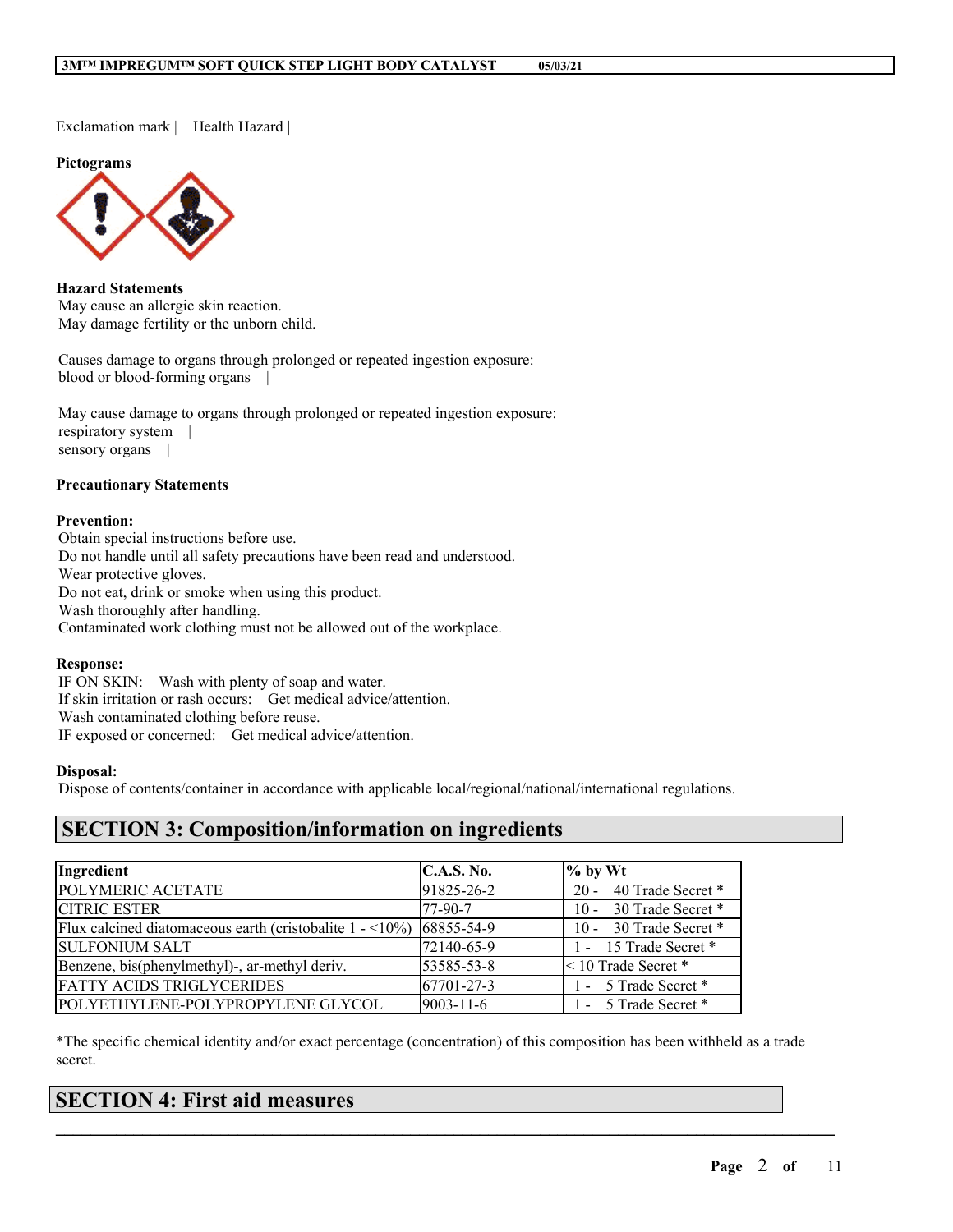#### **4.1. Description of first aid measures**

#### **Inhalation:**

Remove person to fresh air. If you feel unwell, get medical attention.

#### **Skin Contact:**

Immediately wash with soap and water. Remove contaminated clothing and wash before reuse. If signs/symptoms develop, get medical attention.

#### **Eye Contact:**

Flush eyes with large amounts of water. If signs/symptoms persist, get medical attention.

#### **If Swallowed:**

Rinse mouth. If you feel unwell, get medical attention.

#### **4.2. Most important symptoms and effects, both acute and delayed**

Allergic skin reaction (redness, swelling, blistering, and itching). Target organ effects following prolonged or repeated exposure. See Section 11 for additional details.

#### **4.3. Indication of any immediate medical attention and special treatment required** Not applicable

# **SECTION 5: Fire-fighting measures**

#### **5.1. Suitable extinguishing media**

In case of fire: Use a fire fighting agent suitable for ordinary combustible material such as water or foam to extinguish.

### **5.2. Special hazards arising from the substance or mixture**

None inherent in this product.

### **Hazardous Decomposition or By-Products**

**Substance Condition** Carbon monoxide During Combustion Carbon dioxide During Combustion Irritant Vapors or Gases During Combustion

#### **5.3. Special protective actions for fire-fighters**

Wear full protective clothing, including helmet, self-contained, positive pressure or pressure demand breathing apparatus, bunker coat and pants, bands around arms, waist and legs, face mask, and protective covering for exposed areas of the head.

# **SECTION 6: Accidental release measures**

#### **6.1. Personal precautions, protective equipment and emergency procedures**

Evacuate area. Ventilate the area with fresh air. For large spill, or spills in confined spaces, provide mechanical ventilation to disperse or exhaust vapors, in accordance with good industrial hygiene practice. Refer to other sections of this SDS for information regarding physical and health hazards, respiratory protection, ventilation, and personal protective equipment.

#### **6.2. Environmental precautions**

Avoid release to the environment.

#### **6.3. Methods and material for containment and cleaning up**

Collect as much of the spilled material as possible. Place in a closed container approved for transportation by appropriate authorities. Clean up residue. Seal the container. Dispose of collected material as soon as possible in accordance with applicable local/regional/national/international regulations.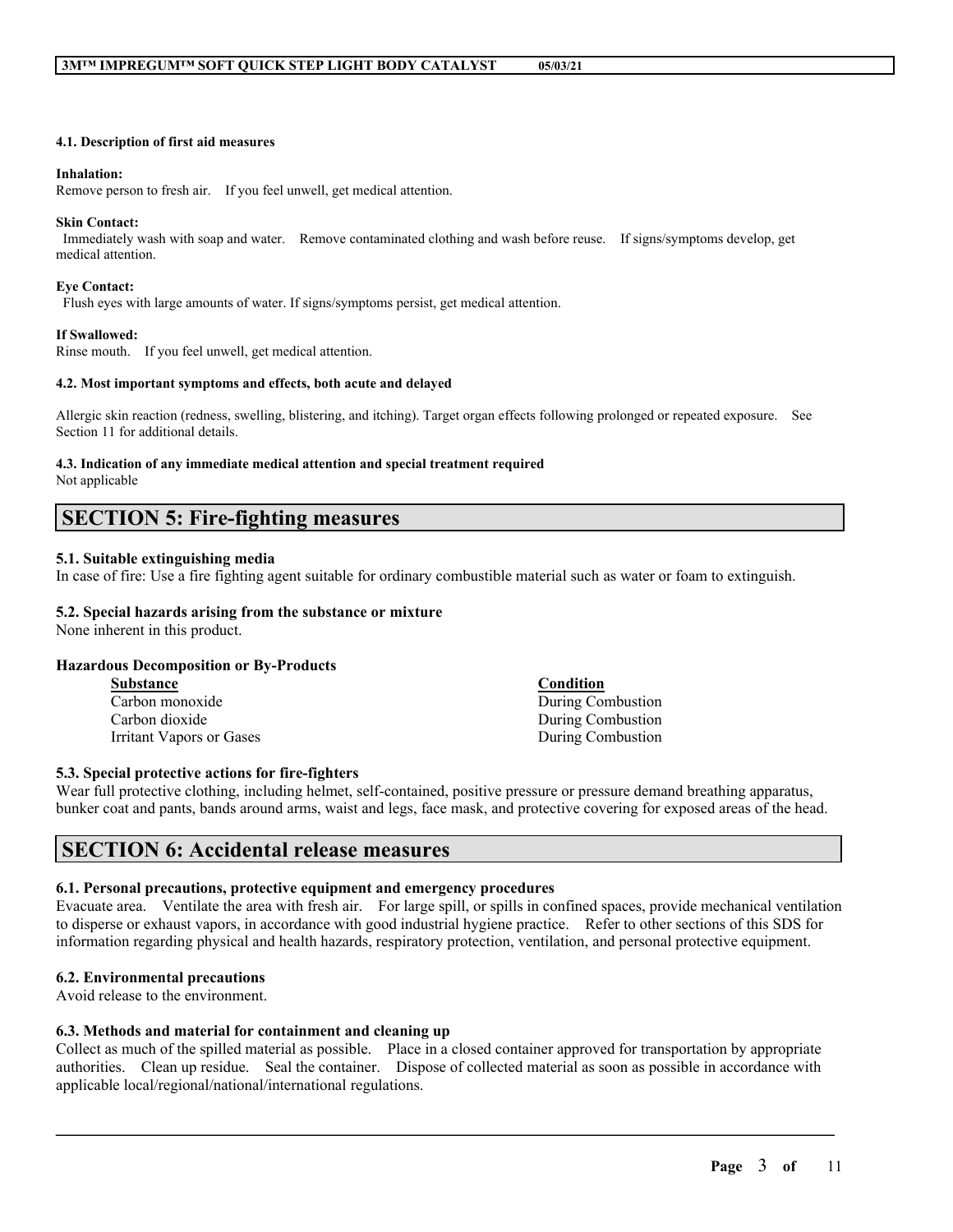# **SECTION 7: Handling and storage**

#### **7.1. Precautions for safe handling**

Do not handle until all safety precautions have been read and understood. Do not eat, drink or smoke when using this product. Wash thoroughly after handling. Contaminated work clothing should not be allowed out of the workplace. Avoid release to the environment. Wash contaminated clothing before reuse. Avoid contact with oxidizing agents (eg. chlorine, chromic acid etc.) Do not get in eyes. Use personal protective equipment (gloves, respirators, etc.) as required. A no-touch technique is recommended. If skin contact occurs, wash skin with soap and water. If product contacts glove, remove and discard glove, wash hands immediately with soap and water and then re-glove.

#### **7.2. Conditions for safe storage including any incompatibilities**

Store away from heat. Store away from acids. Store away from strong bases. Store away from oxidizing agents.

# **SECTION 8: Exposure controls/personal protection**

#### **8.1. Control parameters**

#### **Occupational exposure limits**

If a component is disclosed in section 3 but does not appear in the table below, an occupational exposure limit is not available for the component.

| Ingredient               | <b>C.A.S. No.</b> | Agency       | Limit type                                                                                              | <b>Additional Comments</b> |
|--------------------------|-------------------|--------------|---------------------------------------------------------------------------------------------------------|----------------------------|
| Cristobalite             | 68855-54-9        | <b>ACGIH</b> | TWA(respirable                                                                                          | A2: Suspected human        |
|                          |                   |              | fraction): $0.025$ mg/m3                                                                                | carcin.                    |
| Cristobalite             | 68855-54-9        | <b>OSHA</b>  | <b>TWA</b><br>concentration(respirable):0.05<br>$mg/m3(1.2$ millions of<br>particles/cu. ft.); TWA:0.05 |                            |
|                          |                   |              | mg/m3                                                                                                   |                            |
| <b>SILICA, AMORPHOUS</b> | 68855-54-9        | <b>OSHA</b>  | TWA:20 millions of                                                                                      |                            |
|                          |                   |              | particles/cu. ft.; TWA                                                                                  |                            |
|                          |                   |              | concentration:0.8 mg/m3                                                                                 |                            |

ACGIH : American Conference of Governmental Industrial Hygienists

AIHA : American Industrial Hygiene Association

CMRG : Chemical Manufacturer's Recommended Guidelines

OSHA : United States Department of Labor - Occupational Safety and Health Administration

TWA: Time-Weighted-Average

STEL: Short Term Exposure Limit

CEIL: Ceiling

#### **8.2. Exposure controls**

### **8.2.1. Engineering controls**

Use in a well-ventilated area.

### **8.2.2. Personal protective equipment (PPE)**

#### **Eye/face protection**

Select and use eye/face protection to prevent contact based on the results of an exposure assessment. The following eye/face protection(s) are recommended: Safety Glasses with side shields

 $\mathcal{L}_\mathcal{L} = \mathcal{L}_\mathcal{L} = \mathcal{L}_\mathcal{L} = \mathcal{L}_\mathcal{L} = \mathcal{L}_\mathcal{L} = \mathcal{L}_\mathcal{L} = \mathcal{L}_\mathcal{L} = \mathcal{L}_\mathcal{L} = \mathcal{L}_\mathcal{L} = \mathcal{L}_\mathcal{L} = \mathcal{L}_\mathcal{L} = \mathcal{L}_\mathcal{L} = \mathcal{L}_\mathcal{L} = \mathcal{L}_\mathcal{L} = \mathcal{L}_\mathcal{L} = \mathcal{L}_\mathcal{L} = \mathcal{L}_\mathcal{L}$ 

### **Skin/hand protection**

See Section 7.1 for additional information on skin protection.

### **Respiratory protection**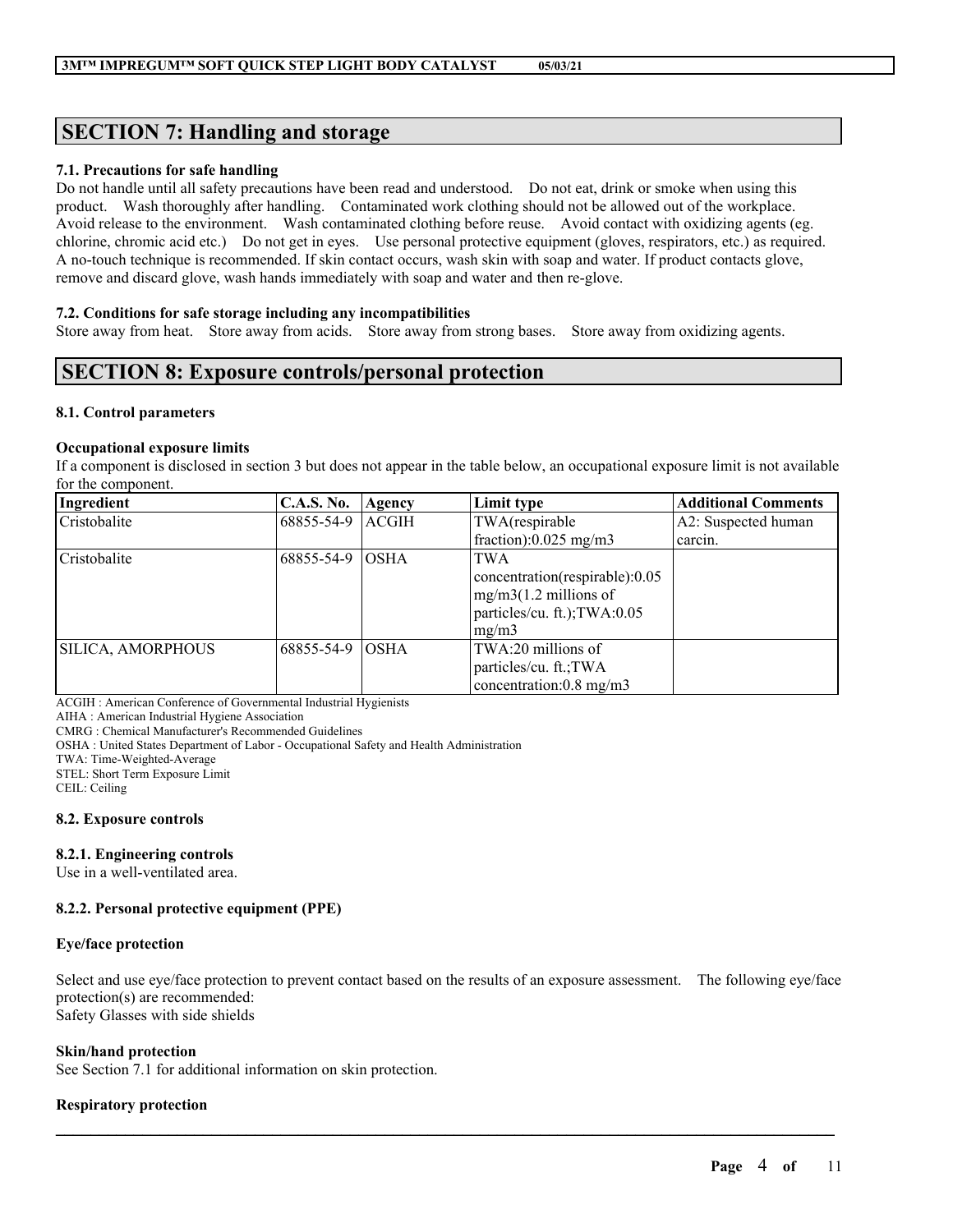None required.

# **SECTION 9: Physical and chemical properties**

#### **9.1. Information on basic physical and chemical properties**

| Appearance                                |                              |
|-------------------------------------------|------------------------------|
| <b>Physical state</b>                     | Solid                        |
| Color                                     | Dark Red                     |
| <b>Specific Physical Form:</b>            | Paste                        |
| Odor                                      | Slight Acrid                 |
| <b>Odor threshold</b>                     | No Data Available            |
| pH                                        | Not Applicable               |
| <b>Melting point</b>                      | No Data Available            |
| <b>Boiling Point</b>                      | Not Applicable               |
| <b>Flash Point</b>                        | Flash point > 93 °C (200 °F) |
| <b>Evaporation rate</b>                   | Not Applicable               |
| <b>Flammability (solid, gas)</b>          | Not Classified               |
| <b>Flammable Limits(LEL)</b>              | Not Applicable               |
| <b>Flammable Limits(UEL)</b>              | Not Applicable               |
| <b>Vapor Pressure</b>                     | Not Applicable               |
| <b>Vapor Density</b>                      | Not Applicable               |
| <b>Density</b>                            | No Data Available            |
| <b>Specific Gravity</b>                   | $>1$ [Ref Std:WATER=1]       |
| <b>Solubility in Water</b>                | Negligible                   |
| Solubility- non-water                     | No Data Available            |
| Partition coefficient: n-octanol/water    | No Data Available            |
| <b>Autoignition temperature</b>           | No Data Available            |
| <b>Decomposition temperature</b>          | No Data Available            |
| <b>Viscosity</b>                          | No Data Available            |
| <b>Volatile Organic Compounds</b>         | Not Applicable               |
| <b>Percent volatile</b>                   | Not Applicable               |
| <b>VOC Less H2O &amp; Exempt Solvents</b> | Not Applicable               |
|                                           |                              |

# **SECTION 10: Stability and reactivity**

#### **10.1. Reactivity**

This material may be reactive with certain agents under certain conditions - see the remaining headings in this section.

# **10.2. Chemical stability**

Stable.

#### **10.3. Possibility of hazardous reactions**

Hazardous polymerization will not occur.

#### **10.4. Conditions to avoid** Heat

# **10.5. Incompatible materials**

Strong acids Strong bases Strong oxidizing agents

**10.6. Hazardous decomposition products Substance Condition**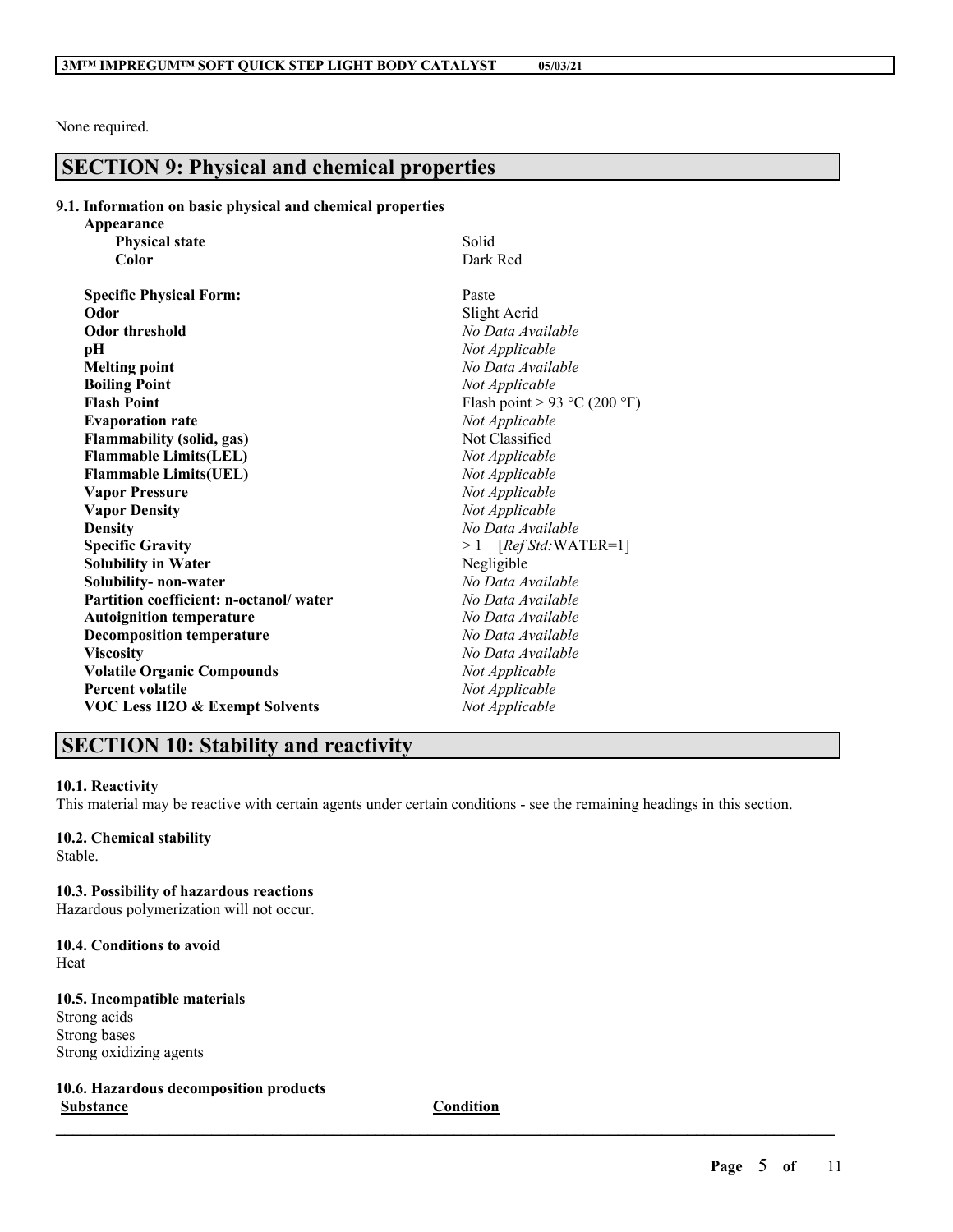None known.

Refer to section 5.2 for hazardous decomposition products during combustion.

# **SECTION 11: Toxicological information**

The information below may not be consistent with the material classification in Section 2 if specific ingredient **classifications are mandated by a competent authority. In addition, toxicological data on ingredients may not be** reflected in the material classification and/or the signs and symptoms of exposure, because an ingredient may be present below the threshold for labeling, an ingredient may not be available for exposure, or the data may not be **relevant to the material as a whole.**

**This document has been prepared in accordance with the U.S. OSHA Hazard Communication Standard, which** requires the inclusion of all known hazards of the product or ingredients regardless of the potential risk. The risks of **the hazards communicated in this document may vary depending on the potential for exposure. The information below represents toxicological information associated with the individual components of the uncured product. Once properly mixed and/or cured, the product is safe for its intended use.**

**11.1. Information on Toxicological effects**

**Signs and Symptoms of Exposure**

#### Based on test data and/or information on the components, this material may produce the following health effects:

#### **Inhalation:**

This product may have a characteristic odor; however, no adverse health effects are anticipated.

#### **Skin Contact:**

Mild Skin Irritation: Signs/symptoms may include localized redness, swelling, itching, and dryness. Allergic Skin Reaction (non-photo induced): Signs/symptoms may include redness, swelling, blistering, and itching.

#### **Eye Contact:**

Contact with the eyes during product use is not expected to result in significant irritation.

#### **Ingestion:**

May be harmful if swallowed.

Gastrointestinal Irritation: Signs/symptoms may include abdominal pain, stomach upset, nausea, vomiting and diarrhea.

May cause additional health effects (see below).

### **Additional Health Effects:**

#### **Prolonged or repeated exposure may cause target organ effects:**

Ocular Effects: Signs/symptoms may include blurred or significantly impaired vision.

Bone Marrow Effects: Signs/symptoms may include generalized weakness, pallor of the skin, fatty infiltration of the bone marrow, decreases in the numbers of circulating blood cells, increased susceptibility to infection.

Respiratory Effects: Signs/symptoms may include cough, shortness of breath, chest tightness, wheezing, increased heart rate, bluish colored skin (cyanosis), sputum production, changes in lung function tests, and/or respiratory failure.

 $\mathcal{L}_\mathcal{L} = \mathcal{L}_\mathcal{L} = \mathcal{L}_\mathcal{L} = \mathcal{L}_\mathcal{L} = \mathcal{L}_\mathcal{L} = \mathcal{L}_\mathcal{L} = \mathcal{L}_\mathcal{L} = \mathcal{L}_\mathcal{L} = \mathcal{L}_\mathcal{L} = \mathcal{L}_\mathcal{L} = \mathcal{L}_\mathcal{L} = \mathcal{L}_\mathcal{L} = \mathcal{L}_\mathcal{L} = \mathcal{L}_\mathcal{L} = \mathcal{L}_\mathcal{L} = \mathcal{L}_\mathcal{L} = \mathcal{L}_\mathcal{L}$ 

### **Reproductive/Developmental Toxicity:**

Contains a chemical or chemicals which can cause birth defects or other reproductive harm.

### **Carcinogenicity:**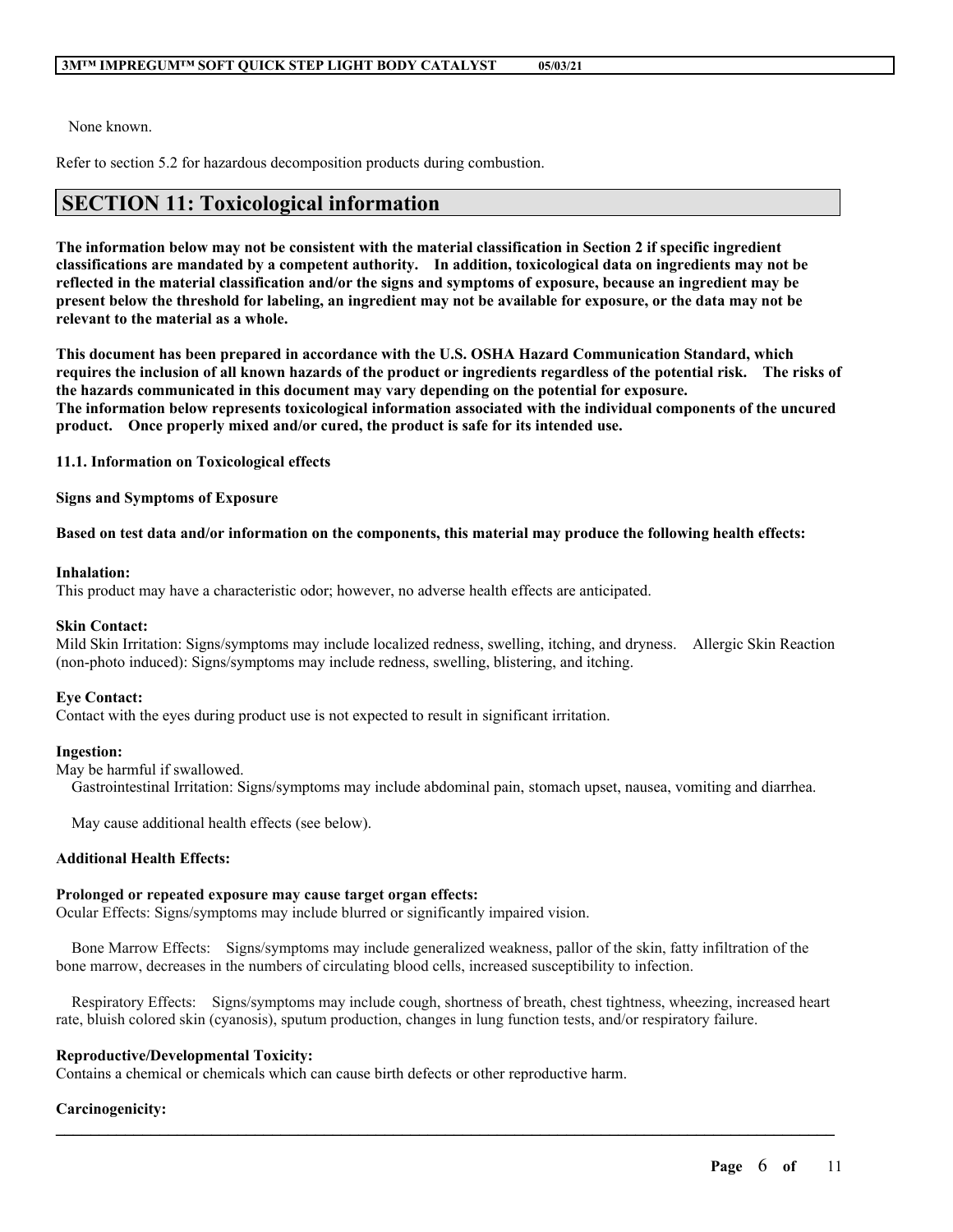Exposures needed to cause the following health effect(s) are not expected during normal, intended use: Contains a chemical or chemicals which can cause cancer.

| Ingredient                               | $\mathbf{S} \mathbf{N}$ o.<br>$\mathbf{A}$ $\mathbf{A}$ | <b>Class Description</b>      | Regulation                                             |
|------------------------------------------|---------------------------------------------------------|-------------------------------|--------------------------------------------------------|
| <b>AIRRESP</b><br>SILICA.<br><b>CRYS</b> | 68855<br>5-54-0                                         | Gre<br>Carcinogenic to humans | International<br>Agency for Research on Cancer         |
| SILICA.<br>CRYS.<br><b>AIRRESP</b>       | 68855<br>-54.0 در                                       | <b>Known human carcinogen</b> | National<br>v Program Carcinogens<br><b>LOXICOLOGY</b> |

#### **Toxicological Data**

If a component is disclosed in section 3 but does not appear in a table below, either no data are available for that endpoint or the data are not sufficient for classification.

#### **Acute Toxicity**

| <b>Name</b>                                                                 | Route                                 | <b>Species</b>                    | Value                                                |
|-----------------------------------------------------------------------------|---------------------------------------|-----------------------------------|------------------------------------------------------|
| Overall product                                                             | Dermal                                |                                   | No data available; calculated $ATE > 5,000$ mg/kg    |
| Overall product                                                             | Ingestion                             |                                   | No data available; calculated ATE2,000 - 5,000 mg/kg |
| POLYMERIC ACETATE                                                           | Dermal                                | Professio<br>nal<br>judgeme<br>nt | LD50 estimated to be $> 5,000$ mg/kg                 |
| POLYMERIC ACETATE                                                           | Ingestion                             | Rat                               | $LD50 > 2,000$ mg/kg                                 |
| Flux calcined diatomaceous earth (cristobalite $1 - \langle 10\% \rangle$ ) | Dermal                                | Professio<br>nal<br>judgeme<br>nt | LD50 estimated to be $> 5,000$ mg/kg                 |
| Flux calcined diatomaceous earth (cristobalite $1 - \langle 10\% \rangle$ ) | Inhalation-<br>Dust/Mist<br>(4 hours) | Rat                               | $LC50 > 2.7$ mg/l                                    |
| Flux calcined diatomaceous earth (cristobalite $1 - \langle 10\% \rangle$ ) | Ingestion                             | Rat                               | $LD50 > 2,000$ mg/kg                                 |
| <b>CITRIC ESTER</b>                                                         | Dermal                                | Professio<br>nal<br>judgeme<br>nt | LD50 estimated to be $> 5,000$ mg/kg                 |
| <b>CITRIC ESTER</b>                                                         | Ingestion                             | Rat                               | $LD50 > 25,000$ mg/kg                                |
| <b>SULFONIUM SALT</b>                                                       | Dermal                                | Rat                               | $LD50 > 2,000$ mg/kg                                 |
| <b>SULFONIUM SALT</b>                                                       | Ingestion                             | Rat                               | LD50 300-2,000 mg/kg                                 |
| Benzene, bis(phenylmethyl)-, ar-methyl deriv.                               | Dermal                                | Rat                               | $LD50 > 2,000$ mg/kg                                 |
| Benzene, bis(phenylmethyl)-, ar-methyl deriv.                               | Ingestion                             | Rat                               | LD50 > 10,360 mg/kg                                  |
| POLYETHYLENE-POLYPROPYLENE GLYCOL                                           | Dermal                                | Professio<br>nal<br>judgeme<br>nt | LD50 estimated to be $> 5,000$ mg/kg                 |
| POLYETHYLENE-POLYPROPYLENE GLYCOL                                           | Ingestion                             | Rat                               | LD50 $5,700$ mg/kg                                   |
| <b>FATTY ACIDS TRIGLYCERIDES</b>                                            | Dermal                                | Rabbit                            | $LD50 > 2,000$ mg/kg                                 |
| <b>FATTY ACIDS TRIGLYCERIDES</b><br>$\sqrt{1}$                              | Ingestion                             | Rat                               | $LD50 > 2,000$ mg/kg                                 |

ATE = acute toxicity estimate

#### **Skin Corrosion/Irritation**

| Name                                                                        | <b>Species</b> | Value                     |
|-----------------------------------------------------------------------------|----------------|---------------------------|
|                                                                             |                |                           |
| Flux calcined diatomaceous earth (cristobalite $1 - \langle 10\% \rangle$ ) | In vitro       | No significant irritation |
|                                                                             | data           |                           |
| SULFONIUM SALT                                                              | Rabbit         | Mild irritant             |
| Benzene, bis(phenylmethyl)-, ar-methyl deriv.                               | Rabbit         | Mild irritant             |

#### **Serious Eye Damage/Irritation**

| Name                                                                        | <b>Species</b> | Value                     |
|-----------------------------------------------------------------------------|----------------|---------------------------|
|                                                                             |                |                           |
| Flux calcined diatomaceous earth (cristobalite $1 - \langle 10\% \rangle$ ) | Rabbit         | Mild irritant             |
| SULFONIUM SALT                                                              | Rabbit         | Mild irritant             |
| Benzene, bis(phenylmethyl)-, ar-methyl deriv.                               | Rabbit         | No significant irritation |

 $\mathcal{L}_\mathcal{L} = \mathcal{L}_\mathcal{L} = \mathcal{L}_\mathcal{L} = \mathcal{L}_\mathcal{L} = \mathcal{L}_\mathcal{L} = \mathcal{L}_\mathcal{L} = \mathcal{L}_\mathcal{L} = \mathcal{L}_\mathcal{L} = \mathcal{L}_\mathcal{L} = \mathcal{L}_\mathcal{L} = \mathcal{L}_\mathcal{L} = \mathcal{L}_\mathcal{L} = \mathcal{L}_\mathcal{L} = \mathcal{L}_\mathcal{L} = \mathcal{L}_\mathcal{L} = \mathcal{L}_\mathcal{L} = \mathcal{L}_\mathcal{L}$ 

#### **Skin Sensitization**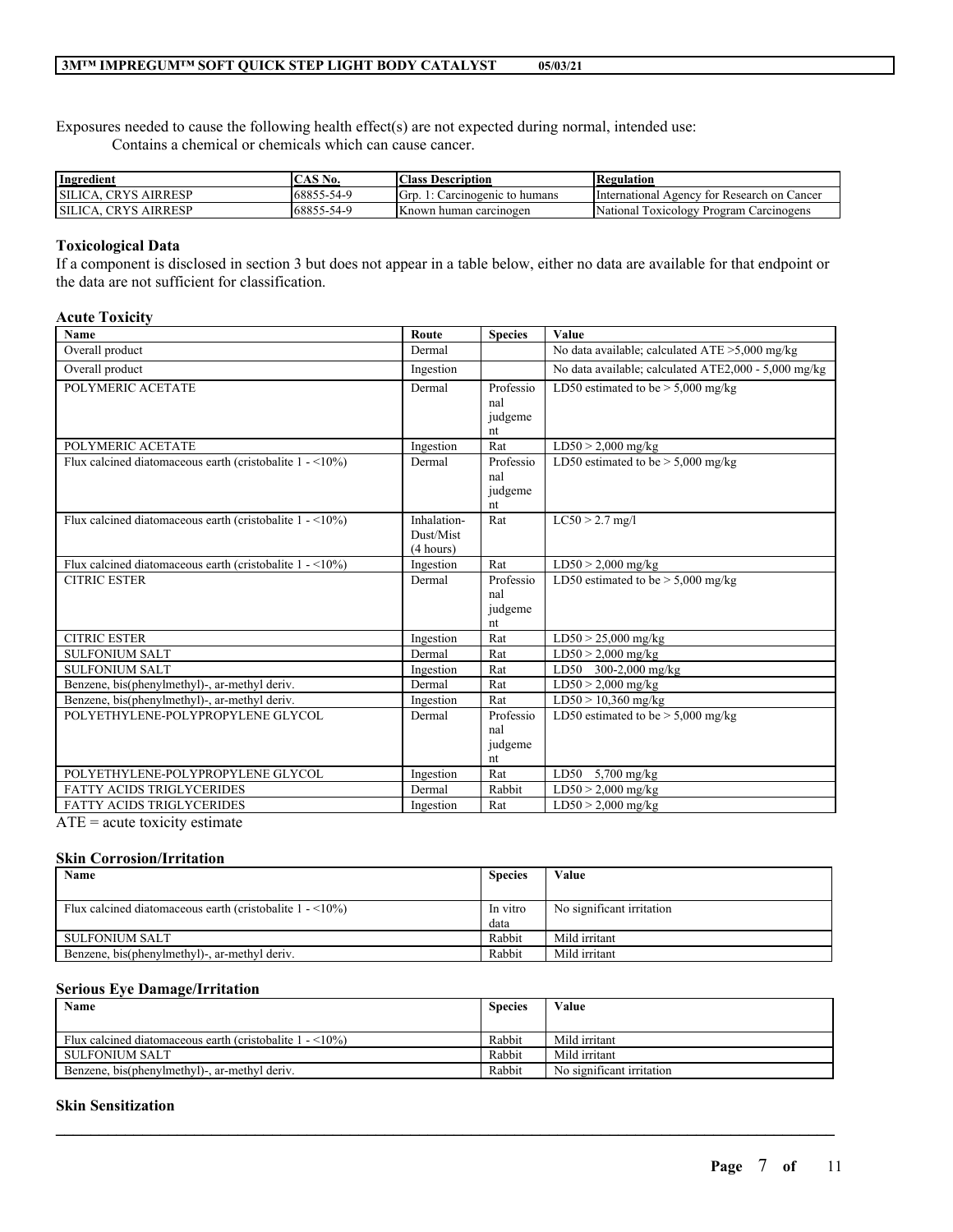| Name                                                                        | <b>Species</b> | Value          |
|-----------------------------------------------------------------------------|----------------|----------------|
| Flux calcined diatomaceous earth (cristobalite $1 - \langle 10\% \rangle$ ) | Mouse          | Not classified |
| SULFONIUM SALT                                                              | Mouse          | Sensitizing    |
| Benzene, bis(phenylmethyl)-, ar-methyl deriv.                               | Guinea         | Not classified |
|                                                                             | pig            |                |

#### **Respiratory Sensitization**

For the component/components, either no data are currently available or the data are not sufficient for classification.

#### **Germ Cell Mutagenicity**

| Name                                                            | Route    | Value                                                                           |
|-----------------------------------------------------------------|----------|---------------------------------------------------------------------------------|
|                                                                 |          |                                                                                 |
| POLYMERIC ACETATE                                               | In Vitro | Not mutagenic                                                                   |
| Flux calcined diatomaceous earth (cristobalite $1 - \le 10\%$ ) | In Vitro | Some positive data exist, but the data are not<br>sufficient for classification |
| <b>SULFONIUM SALT</b>                                           | In Vitro | Not mutagenic                                                                   |
| Benzene, bis(phenylmethyl)-, ar-methyl deriv.                   | In Vitro | Not mutagenic                                                                   |
| Benzene, bis(phenylmethyl)-, ar-methyl deriv.                   | In vivo  | Not mutagenic                                                                   |

# **Carcinogenicity**

| <b>Name</b>                                                               | Route      | $\sim$<br>Species | Value        |
|---------------------------------------------------------------------------|------------|-------------------|--------------|
| $\leq 10\%$<br>Flux calcined diatomaceous earth (cristobalite 1<br>$\sim$ | Inhalation | Human             | Carcinogenic |
|                                                                           |            | and               |              |
|                                                                           |            | anımal            |              |

### **Reproductive Toxicity**

### **Reproductive and/or Developmental Effects**

| Name                                             | Route     | Value                          | <b>Species</b> | <b>Test Result</b>            | <b>Exposure</b><br><b>Duration</b> |
|--------------------------------------------------|-----------|--------------------------------|----------------|-------------------------------|------------------------------------|
| <b>SULFONIUM SALT</b>                            | Ingestion | Not classified for development | Rat            | <b>NOAEL 100</b><br>mg/kg/day | premating<br>into lactation        |
| <b>SULFONIUM SALT</b>                            | Ingestion | Toxic to female reproduction   | Rat            | NOAEL 30<br>mg/kg/day         | premating<br>into lactation        |
| <b>SULFONIUM SALT</b>                            | Ingestion | Toxic to male reproduction     | Rat            | NOAEL 30<br>mg/kg/day         | 30 days                            |
| Benzene, bis(phenylmethyl)-, ar-methyl<br>deriv. | Ingestion | Toxic to male reproduction     | Rat            | <b>NOAEL 250</b><br>mg/kg/day | 28 days                            |
| Benzene, bis(phenylmethyl)-, ar-methyl<br>deriv. | Ingestion | Toxic to female reproduction   | Rat            | <b>NOAEL 250</b><br>mg/kg/day | premating<br>into lactation        |
| Benzene, bis(phenylmethyl)-, ar-methyl<br>deriv. | Ingestion | Toxic to development           | Rabbit         | LOAEL10<br>mg/kg/day          | during<br>gestation                |

# **Target Organ(s)**

#### **Specific Target Organ Toxicity - single exposure**

| Name                                                 | Route      | Target Organ(s)        | Value                                                                              | <b>Species</b>               | <b>Test Result</b>     | Exposure<br><b>Duration</b> |
|------------------------------------------------------|------------|------------------------|------------------------------------------------------------------------------------|------------------------------|------------------------|-----------------------------|
| <b>SULFONIUM SALT</b>                                | Ingestion  | respiratory system     | Not classified                                                                     | Rat                          | NOAEL 300<br>mg/kg     |                             |
| Benzene,<br>bis(phenylmethyl)-, ar-<br>methyl deriv. | Inhalation | respiratory irritation | Some positive data exist, but the<br>data are not sufficient for<br>classification | similar<br>health<br>hazards | NOAEL not<br>available |                             |

# **Specific Target Organ Toxicity - repeated exposure**

| Name                                                                              | Route      | Target Organ(s) | Value                                                             | <b>Species</b> | <b>Test Result</b>            | <b>Exposure</b>          |
|-----------------------------------------------------------------------------------|------------|-----------------|-------------------------------------------------------------------|----------------|-------------------------------|--------------------------|
|                                                                                   |            |                 |                                                                   |                |                               | <b>Duration</b>          |
| Flux calcined<br>diatomaceous earth<br>(cristobalite $1 - \langle 10\% \rangle$ ) | Inhalation | silicosis       | Causes damage to organs through<br>prolonged or repeated exposure | Human          | <b>NOAEL Not</b><br>available | occupational<br>exposure |
| Flux calcined                                                                     | Ingestion  | hematopoietic   | Not classified                                                    | Rat            | <b>NOAEL</b>                  | 90 days                  |
| diatomaceous earth                                                                |            | system   eyes   |                                                                   |                | 3.738                         |                          |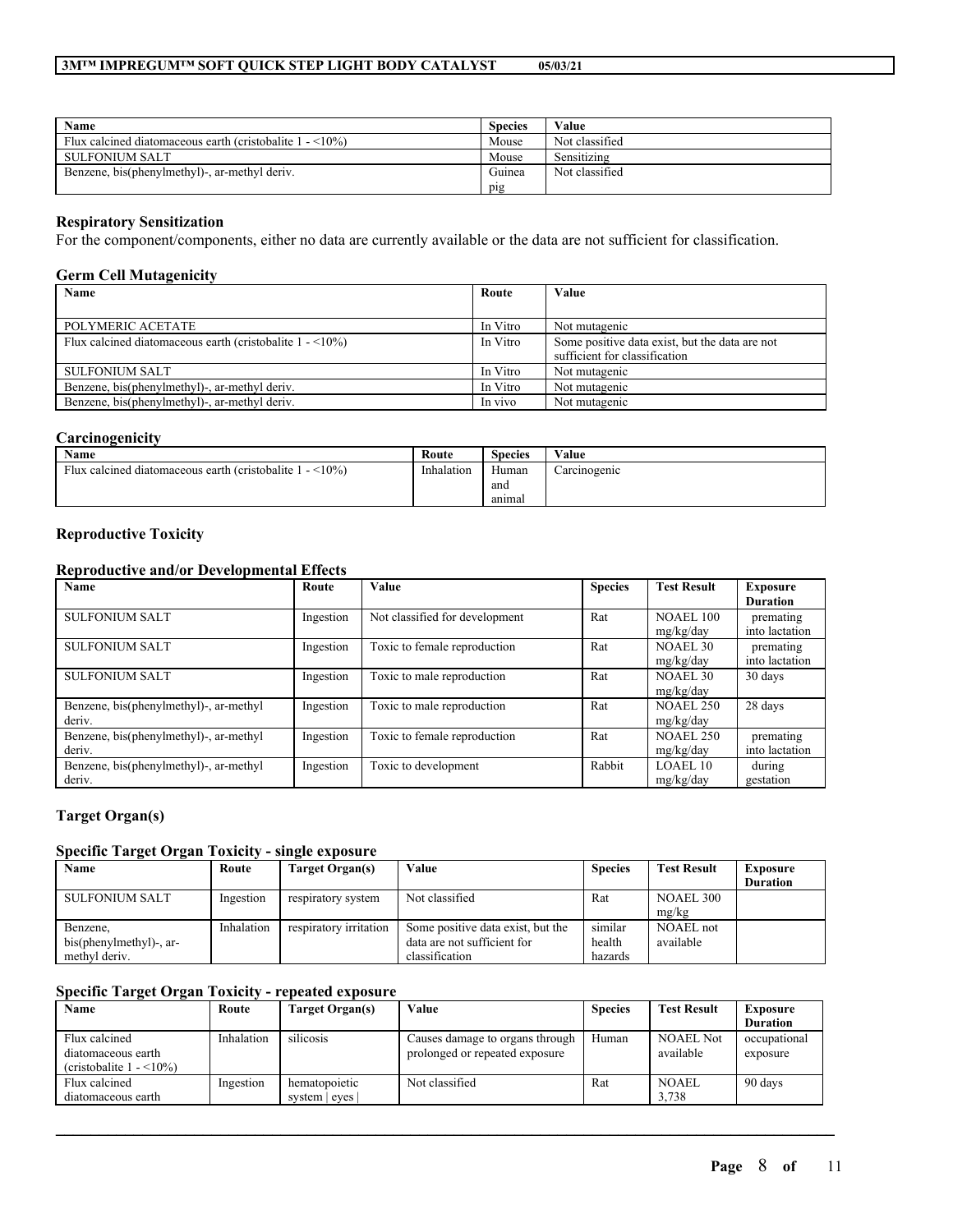| (cristobalite $1 - \langle 10\% \rangle$ )           |           | kidney and/or<br>bladder                                                                                                                                                                                                                                                 |                                                                        |     | mg/kg/day                     |          |
|------------------------------------------------------|-----------|--------------------------------------------------------------------------------------------------------------------------------------------------------------------------------------------------------------------------------------------------------------------------|------------------------------------------------------------------------|-----|-------------------------------|----------|
| <b>SULFONIUM SALT</b>                                | Ingestion | bone marrow                                                                                                                                                                                                                                                              | Causes damage to organs through<br>prolonged or repeated exposure      | Rat | <b>NOAEL 10</b><br>mg/kg/day  | 30 days  |
| <b>SULFONIUM SALT</b>                                | Ingestion | respiratory system                                                                                                                                                                                                                                                       | May cause damage to organs<br>though prolonged or repeated<br>exposure | Rat | <b>NOAEL 30</b><br>mg/kg/day  | 30 days  |
| <b>SULFONIUM SALT</b>                                | Ingestion | eyes                                                                                                                                                                                                                                                                     | May cause damage to organs<br>though prolonged or repeated<br>exposure | Rat | <b>NOAEL 100</b><br>mg/kg/day | 30 days  |
| <b>SULFONIUM SALT</b>                                | Ingestion | hematopoietic<br>system   liver  <br>immune system  <br>kidney and/or<br>bladder                                                                                                                                                                                         | Not classified                                                         | Rat | <b>NOAEL 300</b><br>mg/kg/day | 30 days  |
| <b>SULFONIUM SALT</b>                                | Ingestion | gastrointestinal tract                                                                                                                                                                                                                                                   | Not classified                                                         | Rat | <b>NOAEL 30</b><br>mg/kg/day  | 30 days  |
| <b>SULFONIUM SALT</b>                                | Ingestion | auditory system  <br>heart   skin  <br>endocrine system  <br>bone, teeth, nails,<br>and/or hair<br>muscles   nervous<br>system   vascular<br>system                                                                                                                      | Not classified                                                         | Rat | <b>NOAEL 300</b><br>mg/kg/day | 30 days  |
| Benzene,<br>bis(phenylmethyl)-, ar-<br>methyl deriv. | Ingestion | liver   kidney and/or<br>bladder   heart   skin<br>endocrine system  <br>gastrointestinal tract<br>bone, teeth, nails,<br>and/or hair<br>hematopoietic<br>system   immune<br>system   muscles  <br>nervous system  <br>eyes   respiratory<br>system   vascular<br>system | Not classified                                                         | Rat | <b>NOAEL 500</b><br>mg/kg/day | 120 days |

# **Aspiration Hazard**

| Name                                                                                  | $ -$<br>⁄ alue   |
|---------------------------------------------------------------------------------------|------------------|
| $^{\circ}$<br>٠m<br>deriv<br>a phenyliy<br>bis<br>$\sim$<br>. n<br>21 I C<br>$d\cdot$ | hazarc<br>ratior |

Please contact the address or phone number listed on the first page of the SDS for additional toxicological information **on this material and/or its components.**

# **SECTION 12: Ecological information**

### **Ecotoxicological information**

Please contact the address or phone number listed on the first page of the SDS for additional ecotoxicological information on this material and/or its components.

# **Chemical fate information**

Please contact the address or phone number listed on the first page of the SDS for additional chemical fate information on this material and/or its components.

 $\mathcal{L}_\mathcal{L} = \mathcal{L}_\mathcal{L} = \mathcal{L}_\mathcal{L} = \mathcal{L}_\mathcal{L} = \mathcal{L}_\mathcal{L} = \mathcal{L}_\mathcal{L} = \mathcal{L}_\mathcal{L} = \mathcal{L}_\mathcal{L} = \mathcal{L}_\mathcal{L} = \mathcal{L}_\mathcal{L} = \mathcal{L}_\mathcal{L} = \mathcal{L}_\mathcal{L} = \mathcal{L}_\mathcal{L} = \mathcal{L}_\mathcal{L} = \mathcal{L}_\mathcal{L} = \mathcal{L}_\mathcal{L} = \mathcal{L}_\mathcal{L}$ 

# **SECTION 13: Disposal considerations**

# **13.1. Disposal methods**

Dispose of contents/ container in accordance with the local/regional/national/international regulations.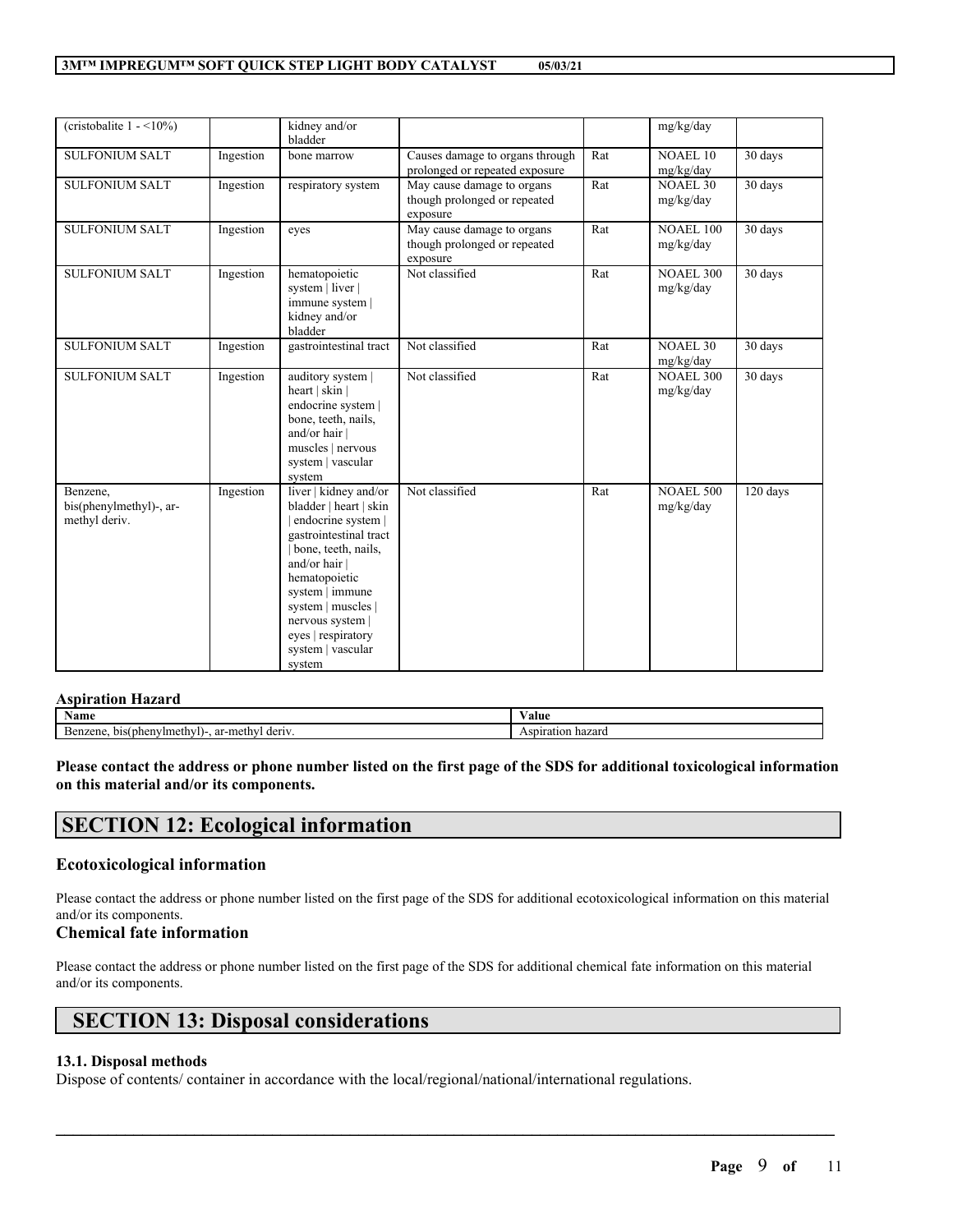Dispose of waste product in a permitted industrial waste facility. As a disposal alternative, incinerate in a permitted waste incineration facility.

**EPA Hazardous Waste Number (RCRA):** Not regulated

# **SECTION 14: Transport Information**

For Transport Information, please visit http://3M.com/Transportinfo or call 1-800-364-3577 or 651-737-6501.

# **SECTION 15: Regulatory information**

# **15.1. US Federal Regulations**

Contact 3M for more information.

#### **EPCRA 311/312 Hazard Classifications:**

| <b>Physical Hazards</b> |  |  |
|-------------------------|--|--|
| Not applicable          |  |  |
| <b>Health Hazards</b>   |  |  |
| Reproductive toxicity   |  |  |

Respiratory or Skin Sensitization

Specific target organ toxicity (single or repeated exposure)

# **15.2. State Regulations**

Contact 3M for more information.

# **15.3. Chemical Inventories**

This material contains one or more substances not listed on the TSCA Inventory. Commercial use of this material is regulated by the FDA.

Contact 3M for more information.

# **15.4. International Regulations**

Contact 3M for more information.

**This SDS has been prepared to meet the U.S. OSHA Hazard Communication Standard, 29 CFR 1910.1200.**

# **SECTION 16: Other information**

### **NFPA Hazard Classification**

**Health:** 2 **Flammability:** 1 **Instability:** 0 **Special Hazards:** None

National Fire Protection Association (NFPA) hazard ratings are designed for use by emergency response personnel to address the hazards that are presented by short-term, acute exposure to a material under conditions of fire, spill, or similar emergencies. Hazard ratings are primarily based on the inherent physical and toxic properties of the material but also include the toxic properties of combustion or decomposition products that are known to be generated in significant quantities.

| <b>Document Group:</b> | 18-7383-5 | <b>Version Number:</b>  | 9.00     |
|------------------------|-----------|-------------------------|----------|
| <b>Issue Date:</b>     | 05/03/21  | <b>Supercedes Date:</b> | 02/03/21 |

 $\mathcal{L}_\mathcal{L} = \mathcal{L}_\mathcal{L} = \mathcal{L}_\mathcal{L} = \mathcal{L}_\mathcal{L} = \mathcal{L}_\mathcal{L} = \mathcal{L}_\mathcal{L} = \mathcal{L}_\mathcal{L} = \mathcal{L}_\mathcal{L} = \mathcal{L}_\mathcal{L} = \mathcal{L}_\mathcal{L} = \mathcal{L}_\mathcal{L} = \mathcal{L}_\mathcal{L} = \mathcal{L}_\mathcal{L} = \mathcal{L}_\mathcal{L} = \mathcal{L}_\mathcal{L} = \mathcal{L}_\mathcal{L} = \mathcal{L}_\mathcal{L}$ DISCLAIMER: The information in this Safety Data Sheet (SDS) is believed to be correct as of the date issued. 3M MAKES NO WARRANTIES, EXPRESSED OR IMPLIED, INCLUDING, BUT NOT LIMITED TO, ANY IMPLIED WARRANTY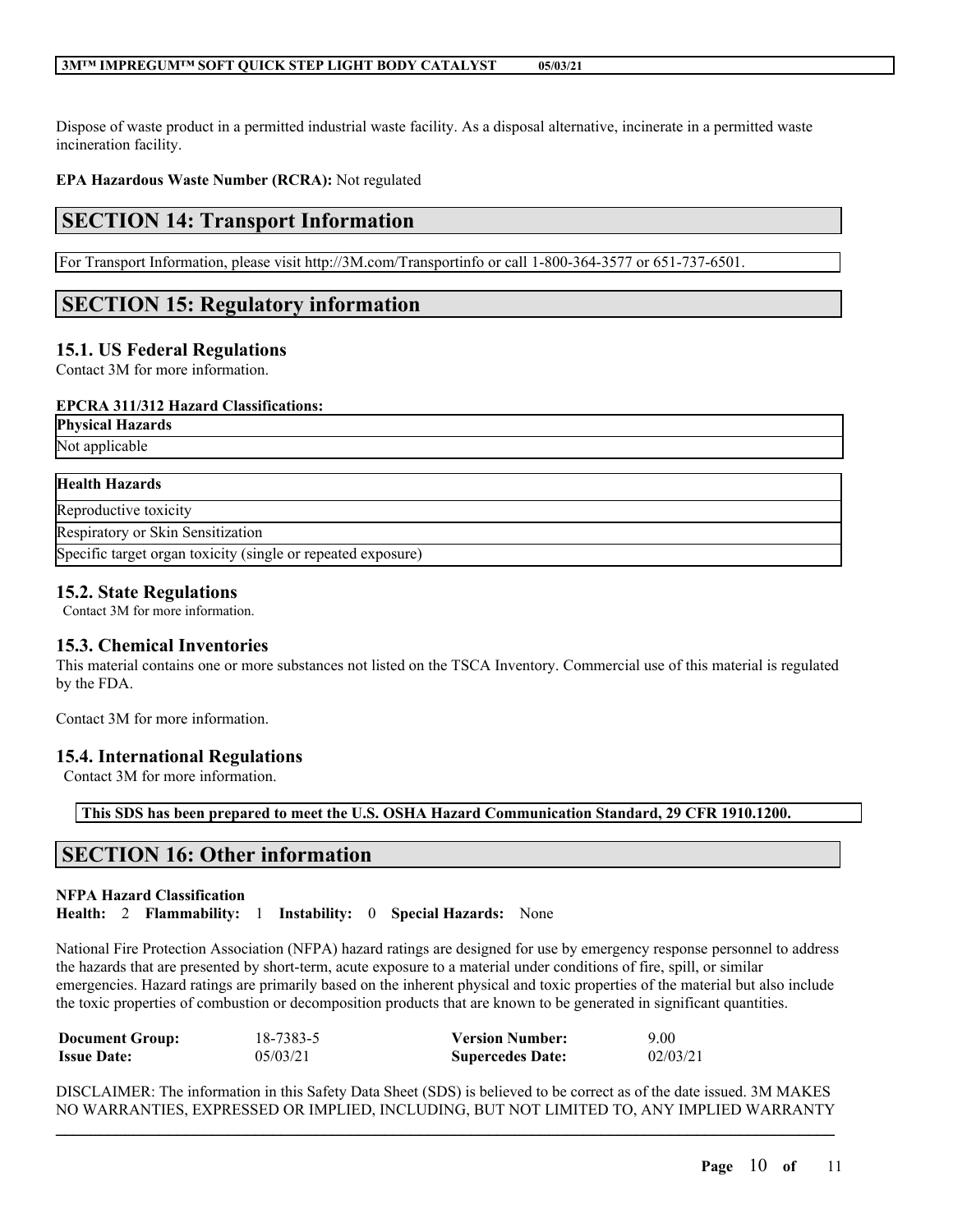OF MERCHANTABILITY OR FITNESS FOR A PARTICULAR PURPOSE OR COURSE OF PERFORMANCE OR USAGE OF TRADE. User is responsible for determining whether the 3M product is fit for a particular purpose and suitable for user's method of use or application. Given the variety of factors that can affect the use and application of a 3M product, some of which are uniquely within the user's knowledge and control, it is essential that the user evaluate the 3M product to determine whether it is fit for a particular purpose and suitable for user's method of use or application.

3M provides information in electronic form as a service to its customers. Due to the remote possibility that electronic transfer may have resulted in errors, omissions or alterations in this information, 3M makes no representations as to its completeness or accuracy. In addition, information obtained from a database may not be as current as the information in the SDS available directly from 3M.

 $\mathcal{L}_\mathcal{L} = \mathcal{L}_\mathcal{L} = \mathcal{L}_\mathcal{L} = \mathcal{L}_\mathcal{L} = \mathcal{L}_\mathcal{L} = \mathcal{L}_\mathcal{L} = \mathcal{L}_\mathcal{L} = \mathcal{L}_\mathcal{L} = \mathcal{L}_\mathcal{L} = \mathcal{L}_\mathcal{L} = \mathcal{L}_\mathcal{L} = \mathcal{L}_\mathcal{L} = \mathcal{L}_\mathcal{L} = \mathcal{L}_\mathcal{L} = \mathcal{L}_\mathcal{L} = \mathcal{L}_\mathcal{L} = \mathcal{L}_\mathcal{L}$ 

### **3M USA SDSs are available at www.3M.com**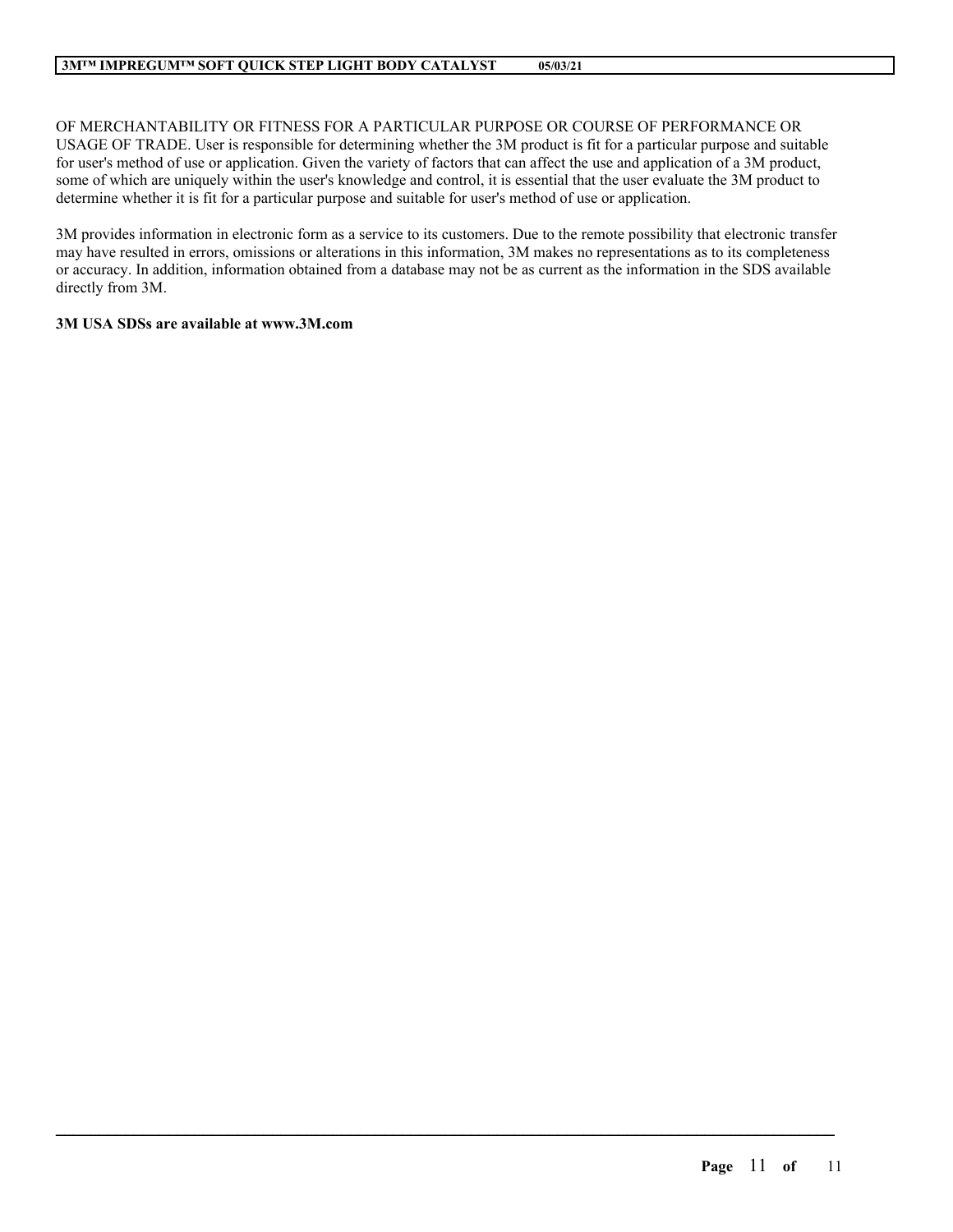

# **Safety Data Sheet**

#### Copyright,2021, 3M Company.

All rights reserved. Copying and/or downloading of this information for the purpose of properly utilizing 3M products is allowed provided that: (1) the information is copied in full with no changes unless prior written agreement is obtained from 3M, and (2) neither the copy nor the original is resold or otherwise distributed with the intention of earning a profit thereon.

| <b>Document Group:</b> | 18-7382-7 | <b>Version Number:</b>  | 10.00    |
|------------------------|-----------|-------------------------|----------|
| <b>Issue Date:</b>     | 05/03/21  | <b>Supercedes Date:</b> | 02/03/21 |

# **SECTION 1: Identification**

#### **1.1. Product identifier**

3M™ Impregum™ Soft Quick Step Light Body Base

#### **Product Identification Numbers** LE-FSFD-7382-7

#### **1.2. Recommended use and restrictions on use**

#### **Recommended use** Dental Product, Impression material **Restrictions on use** For use only by dental professionals

**1.3. Supplier's details MANUFACTURER:** 3M **DIVISION:** Oral Care Solutions Division **ADDRESS:** 3M Center, St. Paul, MN 55144-1000, USA **Telephone:** 1-888-3M HELPS (1-888-364-3577)

**1.4. Emergency telephone number** 1-800-364-3577 or (651) 737-6501 (24 hours)

# **SECTION 2: Hazard identification**

This document has been prepared in accordance with the U.S. OSHA Hazard Communication Standard, which requires the inclusion of all known hazards of the product or ingredients regardless of the potential risk. The risks of the hazards communicated in this document may vary depending on the potential for exposure.

 $\mathcal{L}_\mathcal{L} = \mathcal{L}_\mathcal{L} = \mathcal{L}_\mathcal{L} = \mathcal{L}_\mathcal{L} = \mathcal{L}_\mathcal{L} = \mathcal{L}_\mathcal{L} = \mathcal{L}_\mathcal{L} = \mathcal{L}_\mathcal{L} = \mathcal{L}_\mathcal{L} = \mathcal{L}_\mathcal{L} = \mathcal{L}_\mathcal{L} = \mathcal{L}_\mathcal{L} = \mathcal{L}_\mathcal{L} = \mathcal{L}_\mathcal{L} = \mathcal{L}_\mathcal{L} = \mathcal{L}_\mathcal{L} = \mathcal{L}_\mathcal{L}$ 

### **2.1. Hazard classification**

Serious Eye Damage/Irritation: Category 2B. Skin Sensitizer: Category 1A. Reproductive Toxicity: Category 1B.

**2.2. Label elements Signal word** Danger

**Symbols**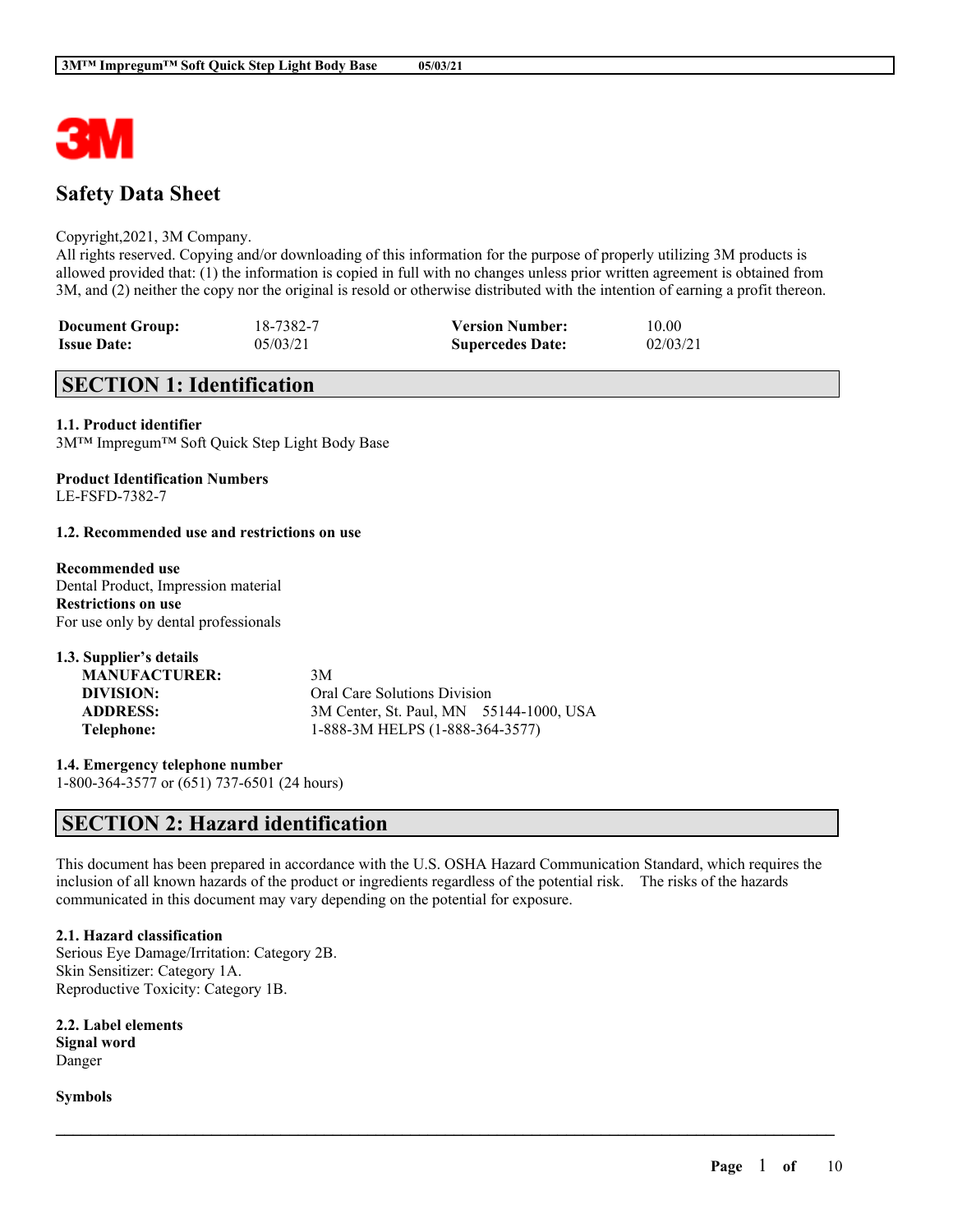Exclamation mark | Health Hazard |

**Pictograms**



**Hazard Statements** Causes eye irritation. May cause an allergic skin reaction. May damage fertility or the unborn child.

#### **Precautionary Statements**

#### **Prevention:**

Obtain special instructions before use. Do not handle until all safety precautions have been read and understood. Wear protective gloves. Wash thoroughly after handling. Contaminated work clothing must not be allowed out of the workplace.

### **Response:**

IF IN EYES: Rinse cautiously with water for several minutes. Remove contact lenses, if present and easy to do. Continue rinsing.

If eye irritation persists: Get medical advice/attention.

IF ON SKIN: Wash with plenty of soap and water.

If skin irritation or rash occurs: Get medical advice/attention.

Wash contaminated clothing before reuse.

IF exposed or concerned: Get medical advice/attention.

#### **Disposal:**

Dispose of contents/container in accordance with applicable local/regional/national/international regulations.

# **SECTION 3: Composition/information on ingredients**

| Ingredient                                                                           | <b>C.A.S. No.</b> | $\%$ by Wt                        |
|--------------------------------------------------------------------------------------|-------------------|-----------------------------------|
| Furan, tetrahydro-, polymer with oxirane, bis[[3-(1-                                 | 110531-92-5       | 70 - 90 Trade Secret *            |
| aziridinyl)butyl]carbamate]                                                          |                   |                                   |
| <b>SULFONAMIDE</b>                                                                   | 80-39-7           | 1 - 10 Trade Secret *             |
| <b>TRIALKYL GLYCERIDES</b>                                                           | 67701-27-3        | 10 Trade Secret *<br>$\mathbf{1}$ |
| Benzene, bis(phenylmethyl)-, ar-methyl deriv.                                        | 53585-53-8        | 1 - 6 Trade Secret *              |
| Flux calcined diatomaceous earth (cristobalite $1 - \langle 10\% \rangle$ 68855-54-9 |                   | 1 - 5 Trade Secret *              |
| POLYETHYLENE-POLYPROPYLENE GLYCOL                                                    | $9003 - 11 - 6$   | 1 - 5 Trade Secret *              |
| 1-DODECYLIMIDAZOLE                                                                   | 4303-67-7         | <1 Trade Secret *                 |
| 2-Cyclohexen-1-one, 2-methyl-5-(1-methylethenyl)-,                                   | 6485-40-1         | $\leq$ 0.2 Trade Secret $*$       |
| $(R)$ -                                                                              |                   |                                   |

\*The specific chemical identity and/or exact percentage (concentration) of this composition has been withheld as a trade secret.

| <b>SECTION 4: First aid measures</b> |
|--------------------------------------|
|                                      |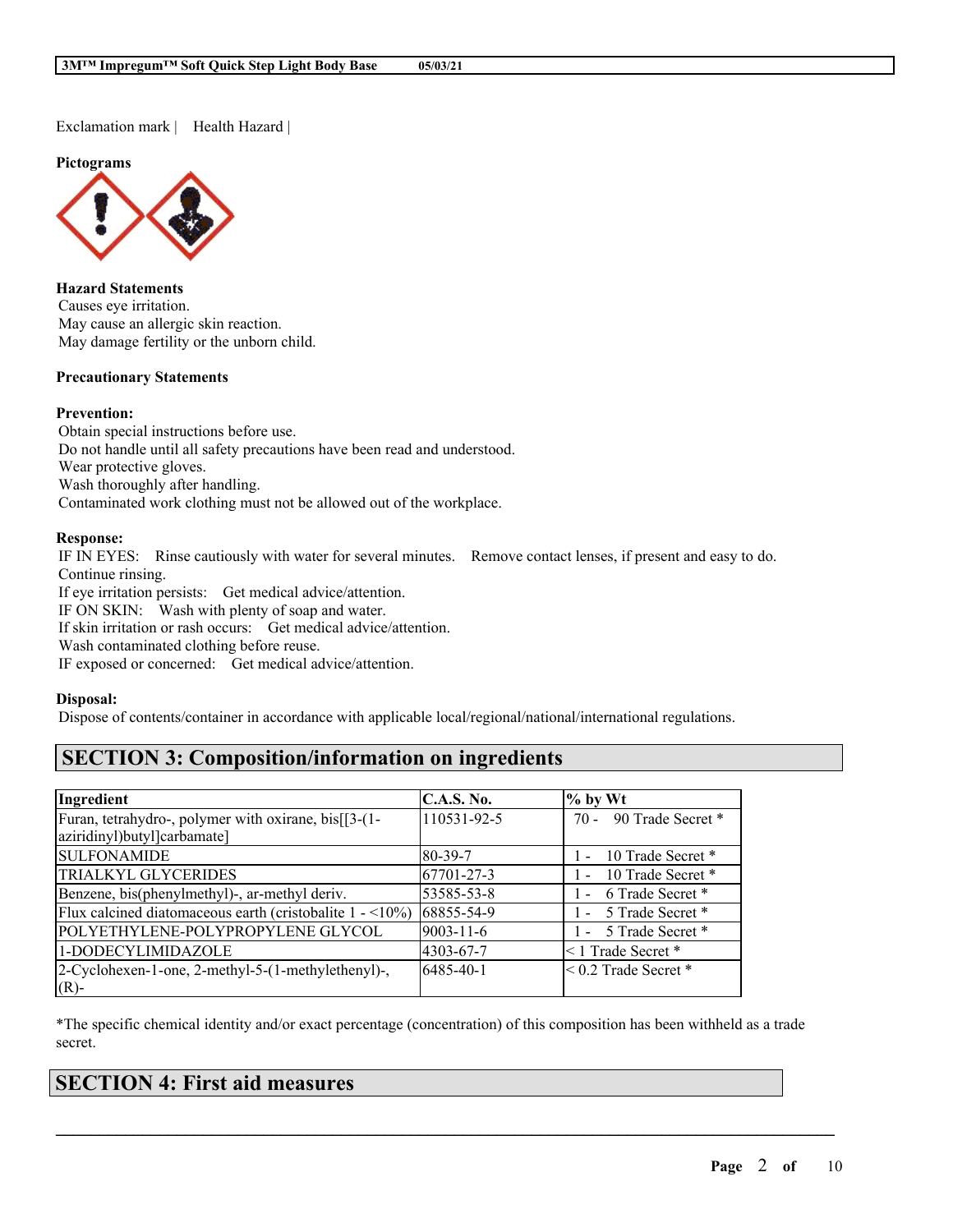#### **4.1. Description of first aid measures**

#### **Inhalation:**

Remove person to fresh air. If you feel unwell, get medical attention.

#### **Skin Contact:**

Immediately wash with soap and water. Remove contaminated clothing and wash before reuse. If signs/symptoms develop, get medical attention.

#### **Eye Contact:**

Flush with large amounts of water. Remove contact lenses if easy to do. Continue rinsing. If signs/symptoms persist, get medical attention.

#### **If Swallowed:**

Rinse mouth. If you feel unwell, get medical attention.

#### **4.2. Most important symptoms and effects, both acute and delayed**

Allergic skin reaction (redness, swelling, blistering, and itching).

# **4.3. Indication of any immediate medical attention and special treatment required**

Not applicable

# **SECTION 5: Fire-fighting measures**

#### **5.1. Suitable extinguishing media**

In case of fire: Use a fire fighting agent suitable for ordinary combustible material such as water or foam to extinguish.

### **5.2. Special hazards arising from the substance or mixture**

None inherent in this product.

### **Hazardous Decomposition or By-Products**

| <b>Substance</b>         | Condition         |
|--------------------------|-------------------|
| Carbon monoxide          | During Combustion |
| Carbon dioxide           | During Combustion |
| Irritant Vapors or Gases | During Combustion |

#### **5.3. Special protective actions for fire-fighters**

Wear full protective clothing, including helmet, self-contained, positive pressure or pressure demand breathing apparatus, bunker coat and pants, bands around arms, waist and legs, face mask, and protective covering for exposed areas of the head.

# **SECTION 6: Accidental release measures**

# **6.1. Personal precautions, protective equipment and emergency procedures**

Evacuate area. Ventilate the area with fresh air. For large spill, or spills in confined spaces, provide mechanical ventilation to disperse or exhaust vapors, in accordance with good industrial hygiene practice. Refer to other sections of this SDS for information regarding physical and health hazards, respiratory protection, ventilation, and personal protective equipment.

# **6.2. Environmental precautions**

Avoid release to the environment.

# **6.3. Methods and material for containment and cleaning up**

Collect as much of the spilled material as possible. Place in a closed container approved for transportation by appropriate authorities. Clean up residue. Seal the container. Dispose of collected material as soon as possible in accordance with applicable local/regional/national/international regulations.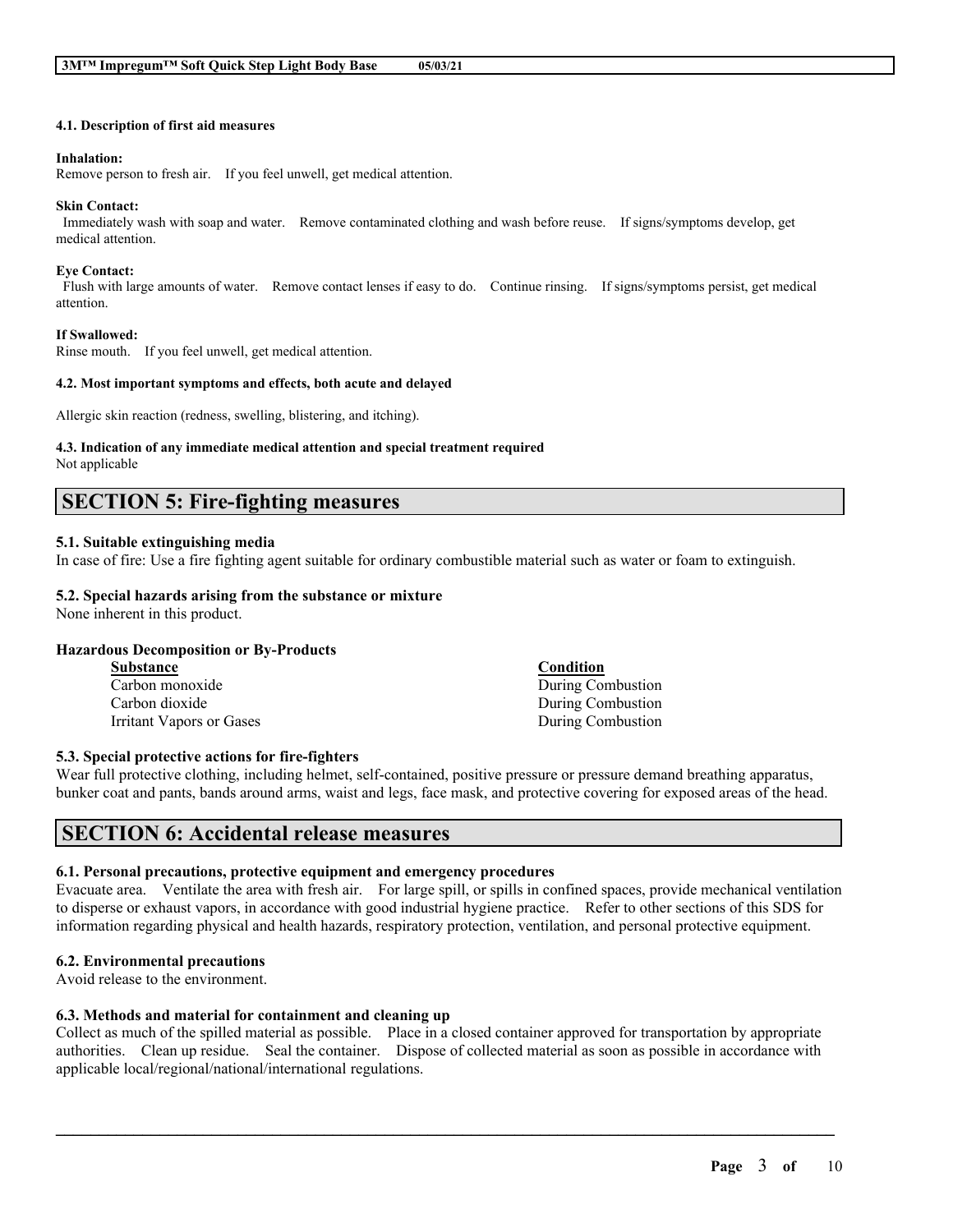# **SECTION 7: Handling and storage**

### **7.1. Precautions for safe handling**

Do not handle until all safety precautions have been read and understood. Do not eat, drink or smoke when using this product. Wash thoroughly after handling. Contaminated work clothing should not be allowed out of the workplace. Avoid release to the environment. Wash contaminated clothing before reuse. Avoid contact with oxidizing agents (eg. chlorine, chromic acid etc.) Do not get in eyes. Use personal protective equipment (gloves, respirators, etc.) as required. A no-touch technique is recommended. If skin contact occurs, wash skin with soap and water. If product contacts glove, remove and discard glove, wash hands immediately with soap and water and then re-glove.

#### **7.2. Conditions for safe storage including any incompatibilities**

Store away from heat. Store away from acids. Store away from strong bases. Store away from oxidizing agents.

# **SECTION 8: Exposure controls/personal protection**

#### **8.1. Control parameters**

#### **Occupational exposure limits**

If a component is disclosed in section 3 but does not appear in the table below, an occupational exposure limit is not available for the component.

| Ingredient               | <b>C.A.S. No.</b> | Agency       | Limit type                                                                                                       | <b>Additional Comments</b> |
|--------------------------|-------------------|--------------|------------------------------------------------------------------------------------------------------------------|----------------------------|
| Cristobalite             | 68855-54-9        | <b>ACGIH</b> | TWA(respirable                                                                                                   | A2: Suspected human        |
|                          |                   |              | fraction): $0.025$ mg/m3                                                                                         | carcin.                    |
| Cristobalite             | 68855-54-9        | <b>OSHA</b>  | <b>TWA</b><br>concentration(respirable):0.05<br>$mg/m3(1.2$ millions of<br>particles/cu. ft.); TWA:0.05<br>mg/m3 |                            |
| <b>SILICA, AMORPHOUS</b> | 68855-54-9        | <b>OSHA</b>  | TWA:20 millions of<br>particles/cu. ft.; TWA<br>concentration: $0.8 \text{ mg/m}$                                |                            |

ACGIH : American Conference of Governmental Industrial Hygienists

AIHA : American Industrial Hygiene Association

CMRG : Chemical Manufacturer's Recommended Guidelines

OSHA : United States Department of Labor - Occupational Safety and Health Administration

TWA: Time-Weighted-Average

STEL: Short Term Exposure Limit

CEIL: Ceiling

#### **8.2. Exposure controls**

### **8.2.1. Engineering controls**

Use in a well-ventilated area.

### **8.2.2. Personal protective equipment (PPE)**

#### **Eye/face protection**

Select and use eye/face protection to prevent contact based on the results of an exposure assessment. The following eye/face protection(s) are recommended: Safety Glasses with side shields

 $\mathcal{L}_\mathcal{L} = \mathcal{L}_\mathcal{L} = \mathcal{L}_\mathcal{L} = \mathcal{L}_\mathcal{L} = \mathcal{L}_\mathcal{L} = \mathcal{L}_\mathcal{L} = \mathcal{L}_\mathcal{L} = \mathcal{L}_\mathcal{L} = \mathcal{L}_\mathcal{L} = \mathcal{L}_\mathcal{L} = \mathcal{L}_\mathcal{L} = \mathcal{L}_\mathcal{L} = \mathcal{L}_\mathcal{L} = \mathcal{L}_\mathcal{L} = \mathcal{L}_\mathcal{L} = \mathcal{L}_\mathcal{L} = \mathcal{L}_\mathcal{L}$ 

#### **Skin/hand protection**

See Section 7.1 for additional information on skin protection.

### **Respiratory protection**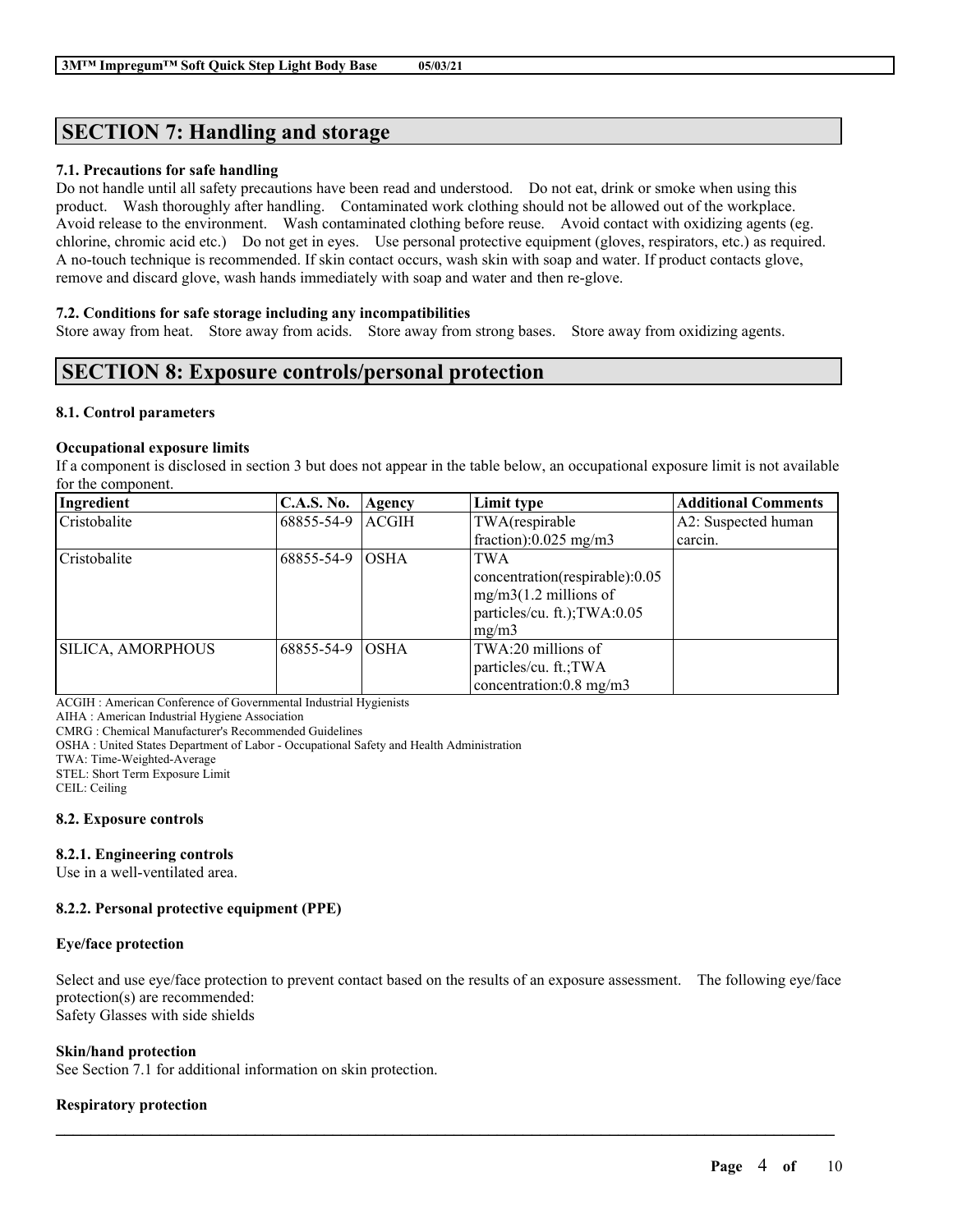None required.

# **SECTION 9: Physical and chemical properties**

### **9.1. Information on basic physical and chemical properties**

| Appearance                                |                              |
|-------------------------------------------|------------------------------|
| <b>Physical state</b>                     | Solid                        |
| Color                                     | Orange                       |
| <b>Specific Physical Form:</b>            | Paste                        |
| Odor                                      | Characteristic Odor          |
| <b>Odor threshold</b>                     | No Data Available            |
| рH                                        | Not Applicable               |
| <b>Melting point</b>                      | Not Applicable               |
| <b>Boiling Point</b>                      | Not Applicable               |
| <b>Flash Point</b>                        | Flash point > 93 °C (200 °F) |
| <b>Evaporation rate</b>                   | Not Applicable               |
| <b>Flammability (solid, gas)</b>          | Not Classified               |
| <b>Flammable Limits(LEL)</b>              | Not Applicable               |
| <b>Flammable Limits(UEL)</b>              | Not Applicable               |
| <b>Vapor Pressure</b>                     | Not Applicable               |
| <b>Vapor Density</b>                      | Not Applicable               |
| <b>Density</b>                            | No Data Available            |
| <b>Specific Gravity</b>                   | $>1$ [Ref Std:WATER=1]       |
| <b>Solubility in Water</b>                | Negligible                   |
| Solubility- non-water                     | No Data Available            |
| Partition coefficient: n-octanol/water    | No Data Available            |
| <b>Autoignition temperature</b>           | No Data Available            |
| <b>Decomposition temperature</b>          | No Data Available            |
| <b>Viscosity</b>                          | No Data Available            |
| <b>Volatile Organic Compounds</b>         | No Data Available            |
| <b>Percent volatile</b>                   | No Data Available            |
| <b>VOC Less H2O &amp; Exempt Solvents</b> | No Data Available            |

# **SECTION 10: Stability and reactivity**

### **10.1. Reactivity**

This material may be reactive with certain agents under certain conditions - see the remaining headings in this section.

# **10.2. Chemical stability**

Stable.

### **10.3. Possibility of hazardous reactions**

Hazardous polymerization will not occur.

#### **10.4. Conditions to avoid** Heat

# **10.5. Incompatible materials**

Strong acids Strong bases Strong oxidizing agents

**10.6. Hazardous decomposition products Substance Condition**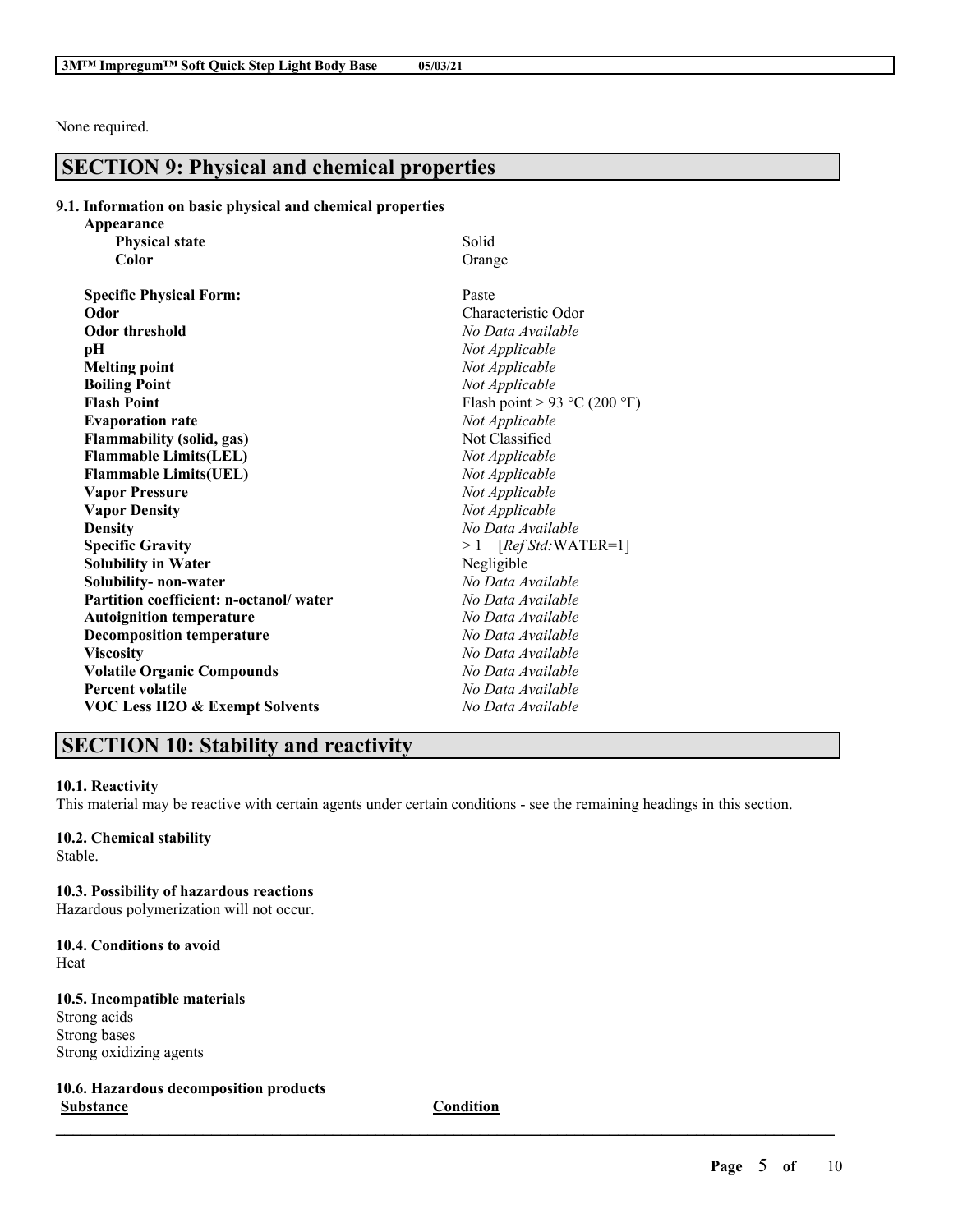None known.

Refer to section 5.2 for hazardous decomposition products during combustion.

# **SECTION 11: Toxicological information**

The information below may not be consistent with the material classification in Section 2 if specific ingredient **classifications are mandated by a competent authority. In addition, toxicological data on ingredients may not be** reflected in the material classification and/or the signs and symptoms of exposure, because an ingredient may be present below the threshold for labeling, an ingredient may not be available for exposure, or the data may not be **relevant to the material as a whole.**

**This document has been prepared in accordance with the U.S. OSHA Hazard Communication Standard, which** requires the inclusion of all known hazards of the product or ingredients regardless of the potential risk. The risks of **the hazards communicated in this document may vary depending on the potential for exposure. The information below represents toxicological information associated with the individual components of the uncured product. Once properly mixed and/or cured, the product is safe for its intended use.**

**11.1. Information on Toxicological effects**

**Signs and Symptoms of Exposure**

#### Based on test data and/or information on the components, this material may produce the following health effects:

#### **Inhalation:**

This product may have a characteristic odor; however, no adverse health effects are anticipated.

#### **Skin Contact:**

Contact with the skin during product use is not expected to result in significant irritation. Allergic Skin Reaction (non-photo induced): Signs/symptoms may include redness, swelling, blistering, and itching.

#### **Eye Contact:**

Moderate Eye Irritation: Signs/symptoms may include redness, swelling, pain, tearing, and blurred or hazy vision.

#### **Ingestion:**

Gastrointestinal Irritation: Signs/symptoms may include abdominal pain, stomach upset, nausea, vomiting and diarrhea.

May cause additional health effects (see below).

#### **Additional Health Effects:**

#### **Reproductive/Developmental Toxicity:**

Contains a chemical or chemicals which can cause birth defects or other reproductive harm.

#### **Carcinogenicity:**

Exposures needed to cause the following health effect(s) are not expected during normal, intended use: Contains a chemical or chemicals which can cause cancer.

| Ingredient                               | CAS No.            | Class.<br>; Description       | Regulation                                      |
|------------------------------------------|--------------------|-------------------------------|-------------------------------------------------|
| <b>CRYS</b><br>SILICA.<br><b>AIRRESP</b> | 68855-54-9         | Grp.<br>arcinogenic to humans | International Agency<br>tor Research on Cancer  |
| SILICA.<br>CRYS<br><b>AIRRESP</b>        | 168855<br>0-54 - ي | <b>Known human carcinogen</b> | National<br>Toxicology<br>' Program Carcinogens |

### **Toxicological Data**

If a component is disclosed in section 3 but does not appear in a table below, either no data are available for that endpoint or the data are not sufficient for classification.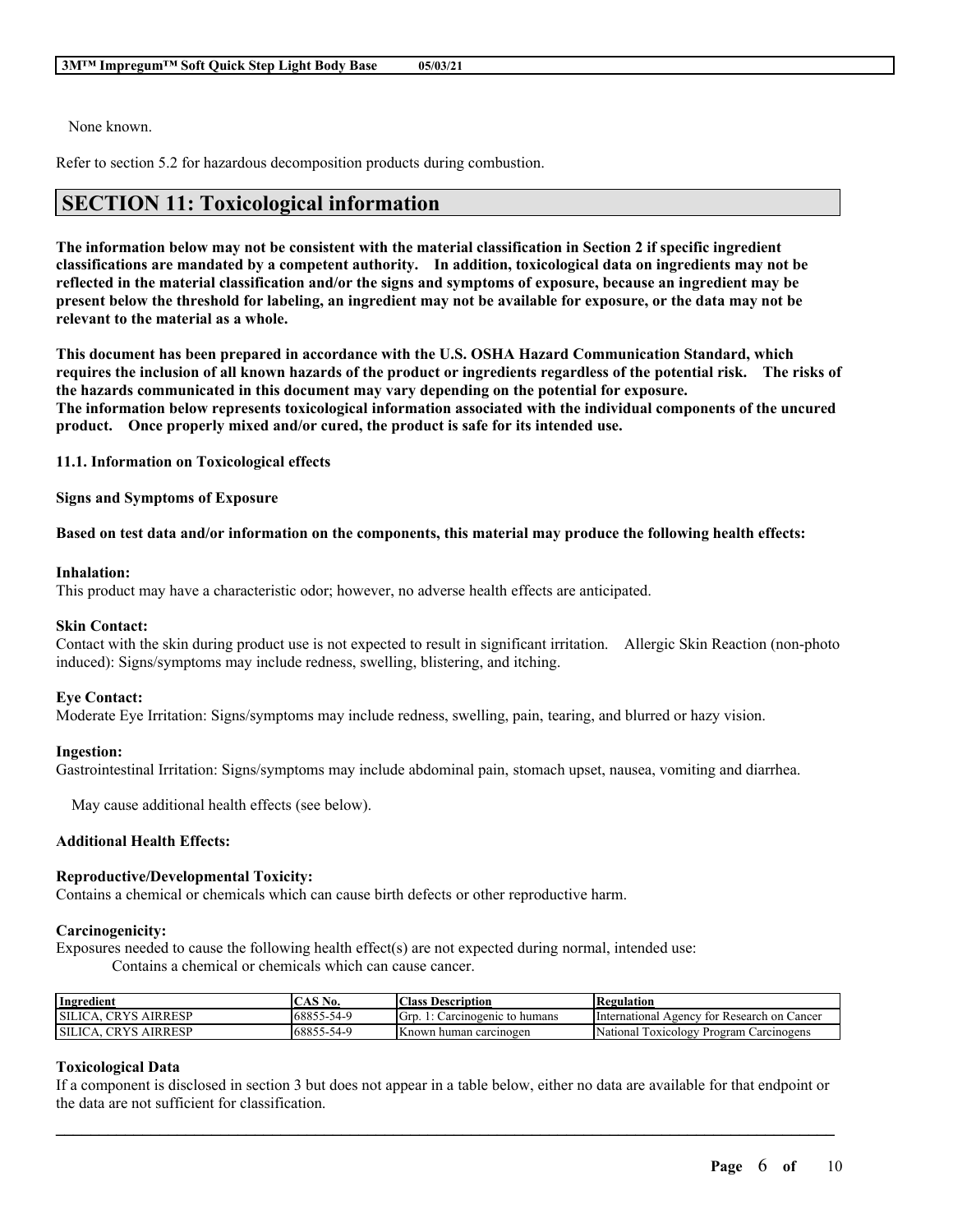#### **Acute Toxicity**

| <b>Name</b>                                                                         | Route                                 | <b>Species</b>                    | Value                                             |
|-------------------------------------------------------------------------------------|---------------------------------------|-----------------------------------|---------------------------------------------------|
| Overall product                                                                     | Dermal                                |                                   | No data available; calculated $ATE > 5,000$ mg/kg |
| Overall product                                                                     | Ingestion                             |                                   | No data available; calculated $ATE > 5,000$ mg/kg |
| Furan, tetrahydro-, polymer with oxirane, bis[[3-(1-<br>aziridinyl)butyl]carbamate] | Dermal                                | Professio<br>nal<br>judgeme<br>nt | LD50 Not applicable                               |
| Furan, tetrahydro-, polymer with oxirane, bis[[3-(1-<br>aziridinyl)butyl]carbamate] | Ingestion                             | Rat                               | $LD50 > 2,000$ mg/kg                              |
| <b>TRIALKYL GLYCERIDES</b>                                                          | Dermal                                | Rabbit                            | $\overline{\text{LD50}}$ > 2,000 mg/kg            |
| <b>TRIALKYL GLYCERIDES</b>                                                          | Ingestion                             | Rat                               | $LD50 > 2,000$ mg/kg                              |
| Benzene, bis(phenylmethyl)-, ar-methyl deriv.                                       | Dermal                                | Rat                               | $LD50 > 2,000$ mg/kg                              |
| Benzene, bis(phenylmethyl)-, ar-methyl deriv.                                       | Ingestion                             | Rat                               | $LD50 > 10,360$ mg/kg                             |
| <b>SULFONAMIDE</b>                                                                  | Dermal                                | Rabbit                            | $LD50 > 5,000$ mg/kg                              |
| <b>SULFONAMIDE</b>                                                                  | Ingestion                             | similar<br>compoun<br>ds          | LD50 estimated to be 300 - 2,000 mg/kg            |
| Flux calcined diatomaceous earth (cristobalite $1 - \langle 10\% \rangle$ )         | Dermal                                | Professio<br>nal<br>judgeme<br>nt | LD50 estimated to be $> 5,000$ mg/kg              |
| Flux calcined diatomaceous earth (cristobalite $1 - \frac{10\%}{ }$ )               | Inhalation-<br>Dust/Mist<br>(4 hours) | Rat                               | $LC50 > 2.7$ mg/l                                 |
| Flux calcined diatomaceous earth (cristobalite $1 - \langle 10\% \rangle$ )         | Ingestion                             | Rat                               | $LD50 > 2,000$ mg/kg                              |
| POLYETHYLENE-POLYPROPYLENE GLYCOL                                                   | Dermal                                | Professio<br>nal<br>judgeme<br>nt | LD50 estimated to be $> 5,000$ mg/kg              |
| POLYETHYLENE-POLYPROPYLENE GLYCOL                                                   | Ingestion                             | Rat                               | LD50<br>$5,700$ mg/kg                             |
| 1-DODECYLIMIDAZOLE                                                                  | Ingestion                             | Rat                               | LD50<br>$641$ mg/kg                               |

 $\overline{ATE}$  = acute toxicity estimate

#### **Skin Corrosion/Irritation**

| Name                                                                            | <b>Species</b> | Value                     |
|---------------------------------------------------------------------------------|----------------|---------------------------|
|                                                                                 |                |                           |
| Furan, tetrahydro-, polymer with oxirane, bis[[3-(1-aziridinyl)butyl]carbamate] | Rabbit         | No significant irritation |
| Benzene, bis(phenylmethyl)-, ar-methyl deriv.                                   | Rabbit         | Mild irritant             |
| Flux calcined diatomaceous earth (cristobalite $1 - \langle 10\% \rangle$ )     | In vitro       | No significant irritation |
|                                                                                 | data           |                           |
| 1-DODECYLIMIDAZOLE                                                              | Rabbit         | Mild irritant             |

# **Serious Eye Damage/Irritation**

| Name<br><b>Species</b>                                                          |          | Value                     |
|---------------------------------------------------------------------------------|----------|---------------------------|
|                                                                                 |          |                           |
| Furan, tetrahydro-, polymer with oxirane, bis[[3-(1-aziridinyl)butyl]carbamate] | Rabbit   | Moderate irritant         |
| Benzene, bis(phenylmethyl)-, ar-methyl deriv.                                   | Rabbit   | No significant irritation |
| Flux calcined diatomaceous earth (cristobalite $1 - \langle 10\% \rangle$ )     | Rabbit   | Mild irritant             |
| 1-DODECYLIMIDAZOLE                                                              | In vitro | Severe irritant           |
|                                                                                 | data     |                           |

# **Skin Sensitization**

| Name                                                                            | <b>Species</b> | Value          |
|---------------------------------------------------------------------------------|----------------|----------------|
| Furan, tetrahydro-, polymer with oxirane, bis[[3-(1-aziridinyl)butyl]carbamate] | Guinea         | Not classified |
|                                                                                 | pig            |                |
| Benzene, bis(phenylmethyl)-, ar-methyl deriv.                                   | Guinea         | Not classified |
|                                                                                 | pig            |                |
| Flux calcined diatomaceous earth (cristobalite $1 - \langle 10\% \rangle$ )     | Mouse          | Not classified |
| 1-DODECYLIMIDAZOLE                                                              | Mouse          | Sensitizing    |

 $\mathcal{L}_\mathcal{L} = \mathcal{L}_\mathcal{L} = \mathcal{L}_\mathcal{L} = \mathcal{L}_\mathcal{L} = \mathcal{L}_\mathcal{L} = \mathcal{L}_\mathcal{L} = \mathcal{L}_\mathcal{L} = \mathcal{L}_\mathcal{L} = \mathcal{L}_\mathcal{L} = \mathcal{L}_\mathcal{L} = \mathcal{L}_\mathcal{L} = \mathcal{L}_\mathcal{L} = \mathcal{L}_\mathcal{L} = \mathcal{L}_\mathcal{L} = \mathcal{L}_\mathcal{L} = \mathcal{L}_\mathcal{L} = \mathcal{L}_\mathcal{L}$ 

#### **Respiratory Sensitization**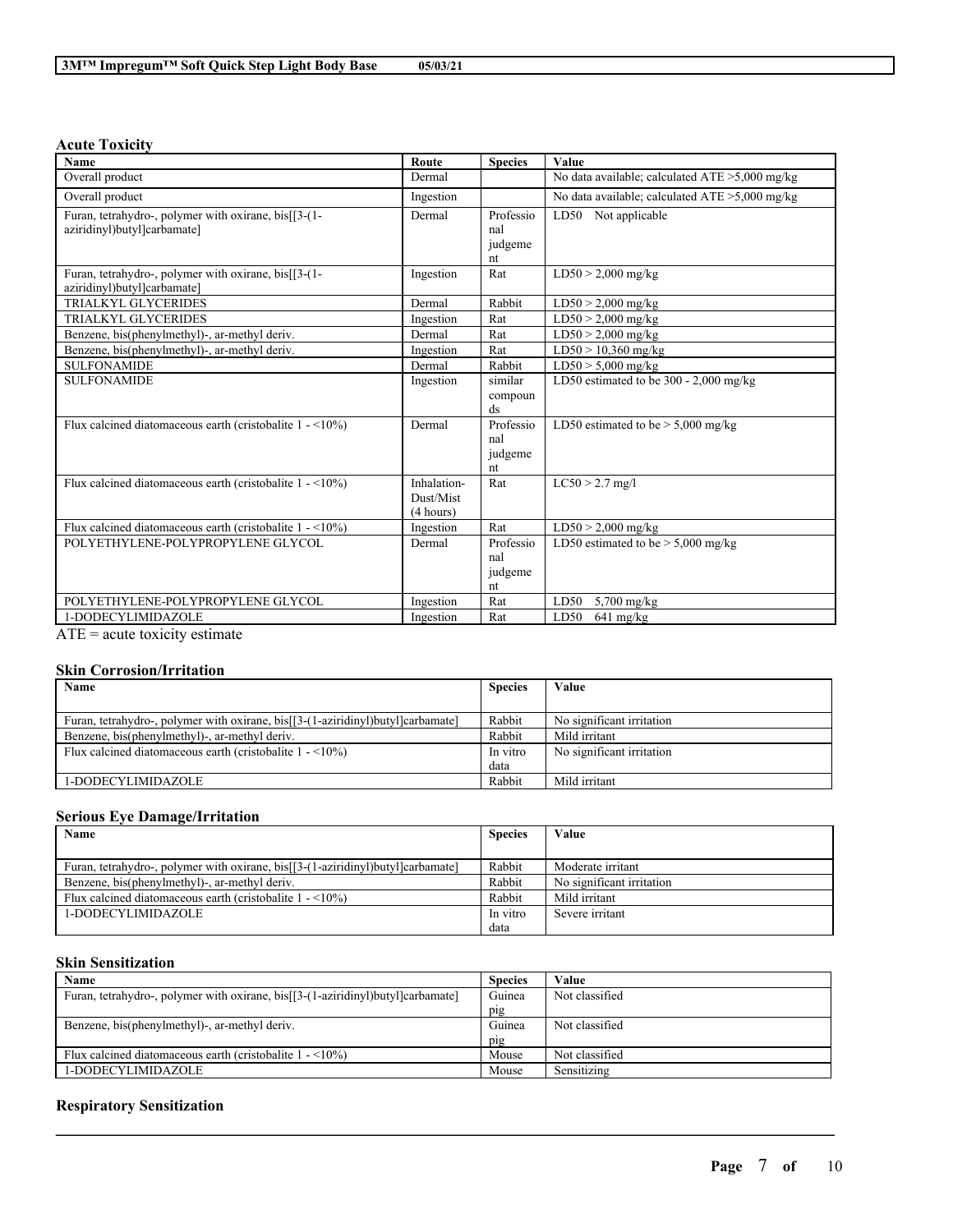For the component/components, either no data are currently available or the data are not sufficient for classification.

### **Germ Cell Mutagenicity**

| Name                                                                            | Route    | Value                                                                           |
|---------------------------------------------------------------------------------|----------|---------------------------------------------------------------------------------|
|                                                                                 |          |                                                                                 |
| Furan, tetrahydro-, polymer with oxirane, bis[[3-(1-aziridinyl)butyl]carbamate] | In Vitro | Not mutagenic                                                                   |
| Benzene, bis(phenylmethyl)-, ar-methyl deriv.                                   | In Vitro | Not mutagenic                                                                   |
| Benzene, bis(phenylmethyl)-, ar-methyl deriv.                                   | In vivo  | Not mutagenic                                                                   |
| Flux calcined diatomaceous earth (cristobalite $1 - \langle 10\% \rangle$ )     | In Vitro | Some positive data exist, but the data are not<br>sufficient for classification |
| 1-DODECYLIMIDAZOLE                                                              | In Vitro | Not mutagenic                                                                   |

### **Carcinogenicity**

| Name                                                            | Route      | <b>Species</b> | Value        |
|-----------------------------------------------------------------|------------|----------------|--------------|
| $<$ l $0\%$<br>Flux calcined diatomaceous earth (cristobalite 1 | Inhalation | Human          | Carcinogenic |
|                                                                 |            | ano            |              |
|                                                                 |            | anımal         |              |

# **Reproductive Toxicity**

### **Reproductive and/or Developmental Effects**

| Name                                   | Route     | Value                        | <b>Species</b> | <b>Test Result</b> | <b>Exposure</b> |
|----------------------------------------|-----------|------------------------------|----------------|--------------------|-----------------|
|                                        |           |                              |                |                    | <b>Duration</b> |
| Benzene, bis(phenylmethyl)-, ar-methyl | Ingestion | Toxic to male reproduction   | Rat            | NOAEL 250          | 28 days         |
| deriv.                                 |           |                              |                | mg/kg/day          |                 |
| Benzene, bis(phenylmethyl)-, ar-methyl | Ingestion | Toxic to female reproduction | Rat            | <b>NOAEL 250</b>   | premating       |
| deriv.                                 |           |                              |                | mg/kg/day          | into lactation  |
| Benzene, bis(phenylmethyl)-, ar-methyl | Ingestion | Toxic to development         | Rabbit         | LOAEL10            | during          |
| deriv.                                 |           |                              |                | mg/kg/day          | gestation       |

### **Target Organ(s)**

### **Specific Target Organ Toxicity - single exposure**

| Name                    | Route      | Target Organ(s)        | Value                             | <b>Species</b> | <b>Test Result</b> | <b>Exposure</b> |
|-------------------------|------------|------------------------|-----------------------------------|----------------|--------------------|-----------------|
|                         |            |                        |                                   |                |                    | <b>Duration</b> |
| Benzene.                | Inhalation | respiratory irritation | Some positive data exist, but the | similar        | <b>NOAEL</b> not   |                 |
| bis(phenylmethyl)-, ar- |            |                        | data are not sufficient for       | health         | available          |                 |
| methyl deriv.           |            |                        | classification                    | hazards        |                    |                 |

#### **Specific Target Organ Toxicity - repeated exposure**

| Name                                                                              | Route      | <b>Target Organ(s)</b>                                                                                                                                                                                                                                                     | Value                                                             | <b>Species</b> | <b>Test Result</b>            | <b>Exposure</b>          |
|-----------------------------------------------------------------------------------|------------|----------------------------------------------------------------------------------------------------------------------------------------------------------------------------------------------------------------------------------------------------------------------------|-------------------------------------------------------------------|----------------|-------------------------------|--------------------------|
|                                                                                   |            |                                                                                                                                                                                                                                                                            |                                                                   |                |                               | <b>Duration</b>          |
| Benzene,<br>bis(phenylmethyl)-, ar-<br>methyl deriv.                              | Ingestion  | liver   kidney and/or<br>bladder   heart   skin<br>endocrine system  <br>gastrointestinal tract<br>bone, teeth, nails,<br>and/or hair $ $<br>hematopoietic<br>system   immune<br>system   muscles  <br>nervous system<br>eyes   respiratory<br>system   vascular<br>system | Not classified                                                    | Rat            | <b>NOAEL 500</b><br>mg/kg/day | 120 days                 |
| Flux calcined<br>diatomaceous earth<br>(cristobalite $1 - \langle 10\% \rangle$ ) | Inhalation | silicosis                                                                                                                                                                                                                                                                  | Causes damage to organs through<br>prolonged or repeated exposure | Human          | <b>NOAEL Not</b><br>available | occupational<br>exposure |
| Flux calcined<br>diatomaceous earth<br>(cristobalite $1 - \langle 10\% \rangle$ ) | Ingestion  | hematopoietic<br>system $ $ eyes $ $<br>kidney and/or<br>bladder                                                                                                                                                                                                           | Not classified                                                    | Rat            | NOAEL<br>3,738<br>mg/kg/day   | 90 days                  |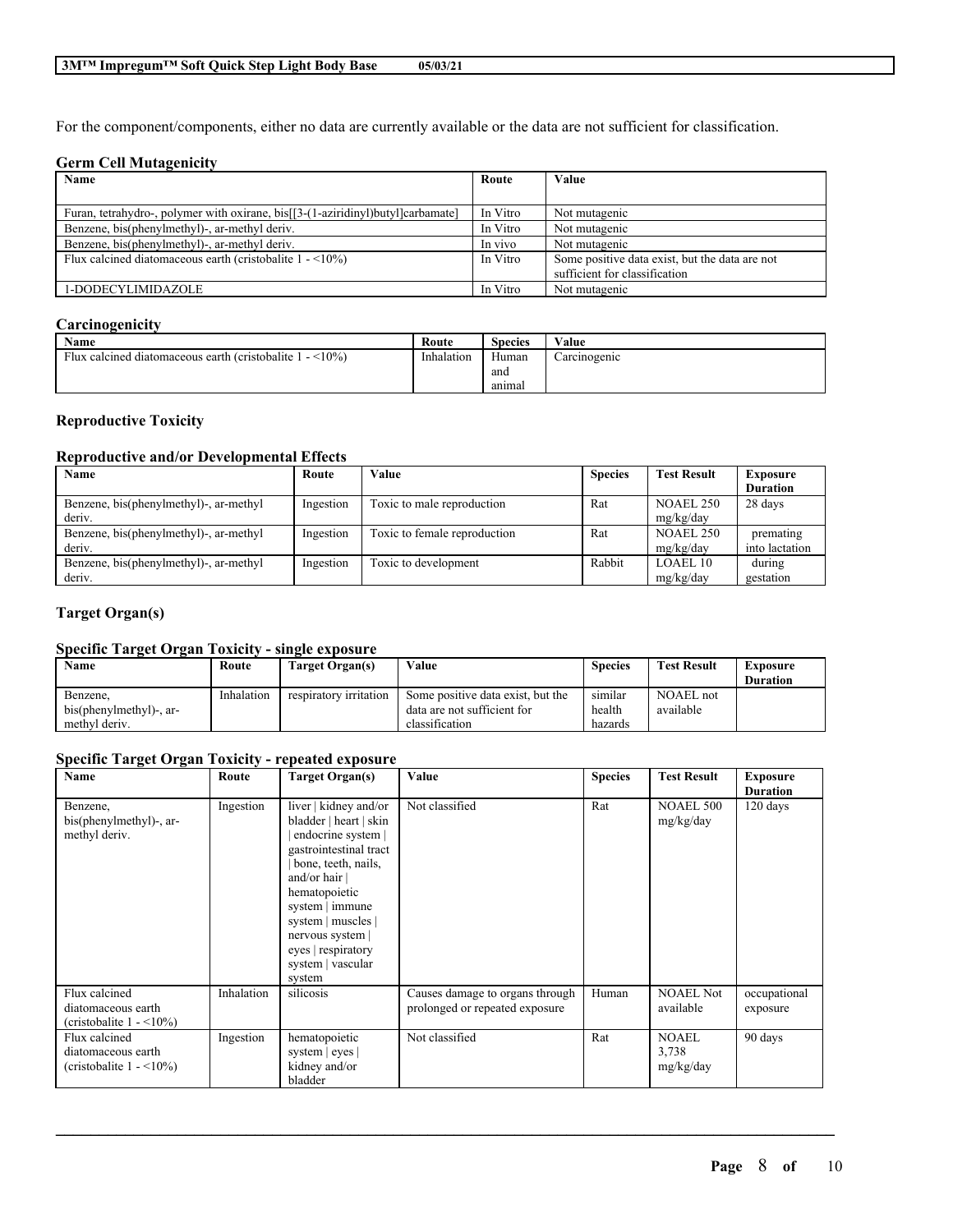#### **Aspiration Hazard Name Value** Benzene, bis(phenylmethyl)-, ar-methyl deriv. Aspiration hazard

Please contact the address or phone number listed on the first page of the SDS for additional toxicological information **on this material and/or its components.**

# **SECTION 12: Ecological information**

### **Ecotoxicological information**

Please contact the address or phone number listed on the first page of the SDS for additional ecotoxicological information on this material and/or its components.

### **Chemical fate information**

Please contact the address or phone number listed on the first page of the SDS for additional chemical fate information on this material and/or its components.

# **SECTION 13: Disposal considerations**

#### **13.1. Disposal methods**

Dispose of contents/ container in accordance with the local/regional/national/international regulations.

Dispose of waste product in a permitted industrial waste facility.

#### **EPA Hazardous Waste Number (RCRA):** D005 (Barium)

# **SECTION 14: Transport Information**

For Transport Information, please visit http://3M.com/Transportinfo or call 1-800-364-3577 or 651-737-6501.

# **SECTION 15: Regulatory information**

# **15.1. US Federal Regulations**

Contact 3M for more information.

### **EPCRA 311/312 Hazard Classifications:**

| - --<br>Physical<br>cal Hazards.   |  |
|------------------------------------|--|
| Not app $\ldots$<br>упсаріе<br>. . |  |
|                                    |  |

| <b>Health Hazards</b>                |
|--------------------------------------|
| Reproductive toxicity                |
| Respiratory or Skin Sensitization    |
| Serious eye damage or eye irritation |

# **15.2. State Regulations**

Contact 3M for more information.

# **15.3. Chemical Inventories**

The components of this product are in compliance with the new substance notification requirements of CEPA.

 $\mathcal{L}_\mathcal{L} = \mathcal{L}_\mathcal{L} = \mathcal{L}_\mathcal{L} = \mathcal{L}_\mathcal{L} = \mathcal{L}_\mathcal{L} = \mathcal{L}_\mathcal{L} = \mathcal{L}_\mathcal{L} = \mathcal{L}_\mathcal{L} = \mathcal{L}_\mathcal{L} = \mathcal{L}_\mathcal{L} = \mathcal{L}_\mathcal{L} = \mathcal{L}_\mathcal{L} = \mathcal{L}_\mathcal{L} = \mathcal{L}_\mathcal{L} = \mathcal{L}_\mathcal{L} = \mathcal{L}_\mathcal{L} = \mathcal{L}_\mathcal{L}$ This material contains one or more substances not listed on the TSCA Inventory. Commercial use of this material is regulated